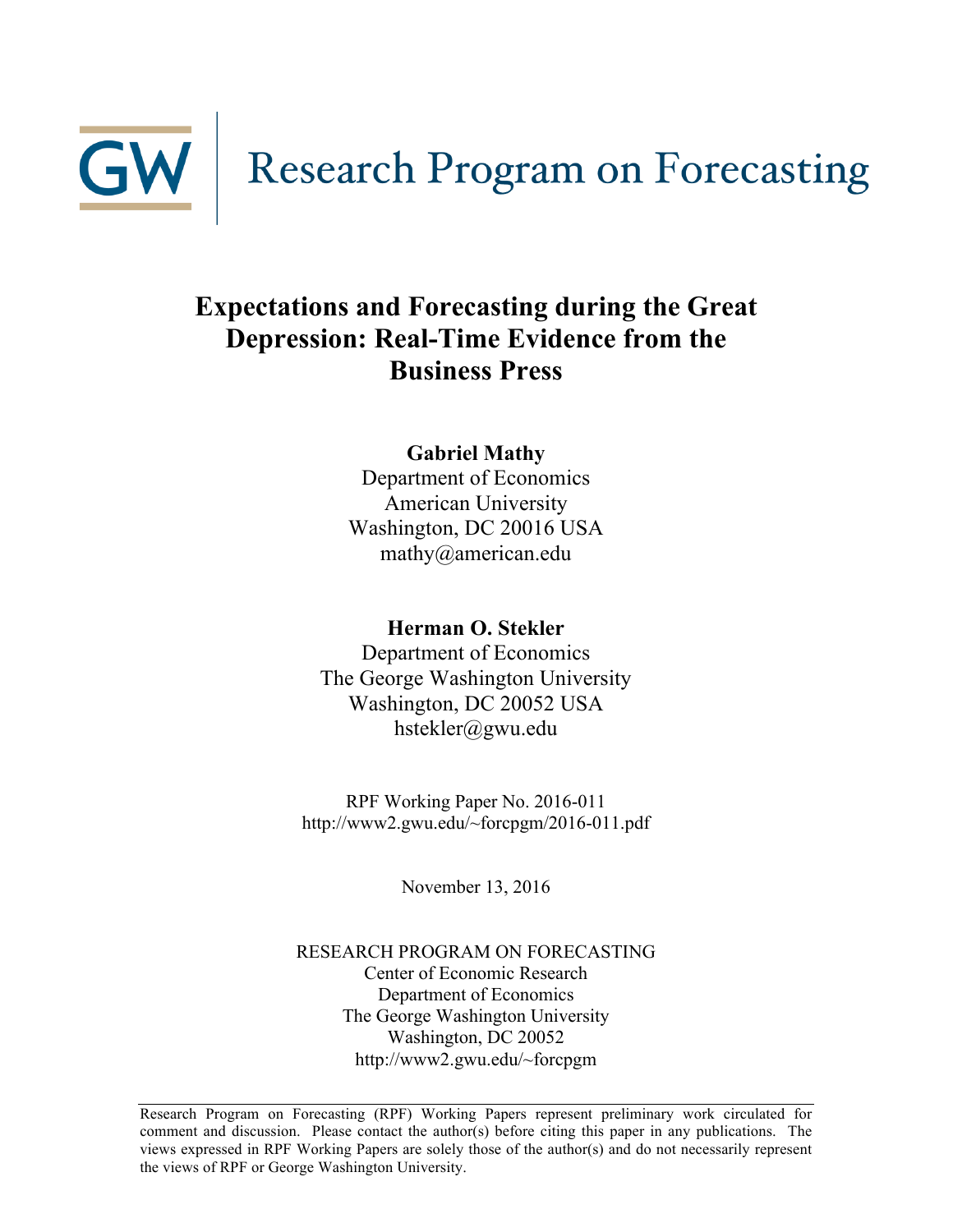# Expectations and Forecasting during the Great Depression: Real-Time Evidence from the Business Press

# Gabriel Mathy, American University<sup>1</sup> Herman Stekler, George Washington University<sup>2</sup>

# Abstract

How was the Great Depression viewed in real time? This paper yields a new perspective on this question by quantifying the qualitative statements of economic analysts in the business press and at the Federal Reserve Board. We compare the statements of economic analysts about current and future conditions to what actually happened to the American economy in the Great Depression. While Depression-era economic forecasters were able to accurately assess what was happening contemporaneously in the economy, forecasters were persistently optimistic that "the corner had been turned" and that a strong recovery was imminent even as the economy continued to decline. This optimism was based on the use of analogies and rules of thumb which were no longer applicable.

Key Words: Great Depression, Qualitative Forecasts, Business Expectations

""""""""""""""""""""""""""""""""""""""""""""""""""""""""""""

 $11$  Corresponding author: mathy@american.edu, American University, 4400 Massachusetts Ave. NW, Washington, DC 20016. This paper was written when this author was visiting George Washington University's Forecasting Group and Economics Department. Their hospitality is much appreciated.<br><sup>2</sup> hstekler@gwu.edu, George Washington University, 2115 G St. NW, Washington, DC 20052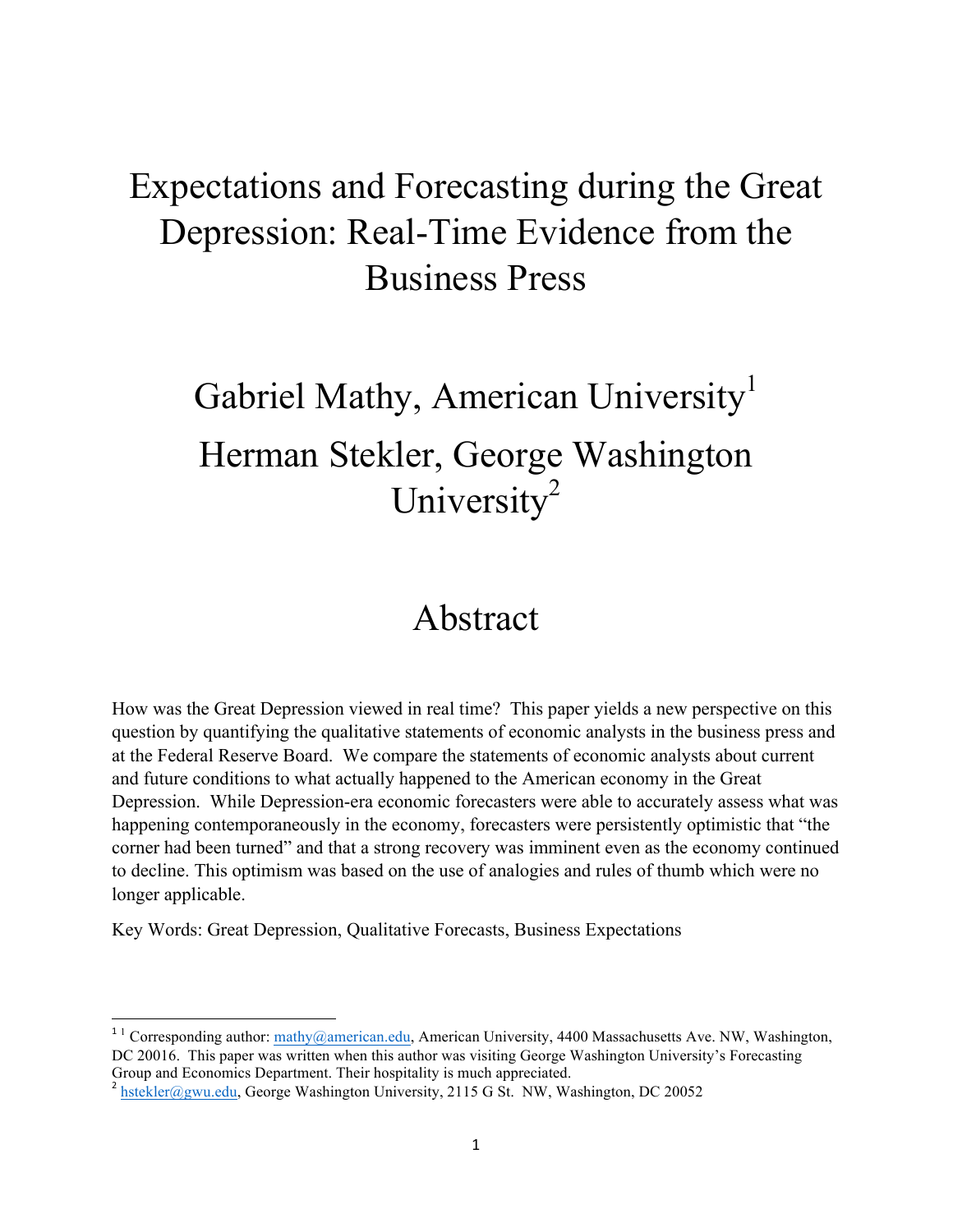# Expectations and Forecasting during the Great Depression: Real-Time Evidence from the Business Press

#### **1. Introduction**

The Great Depression represents the greatest economic calamity in American history. It is, therefore, of interest to determine how and why expectations changed as the Depression evolved. Despite all that has been written about the Great Depression, our knowledge about the way economic agents interpreted and responded to these events is limited. We know that the Depression was not forecasted in advance and even predictions about the stock market differed. Before the Crash in October 1929, Irving Fisher had said that "[s]tock Prices are not too high, and Wall Street will not experience anything of the nature of a crash," (quoted in Ahamed 2009, p. 350). On the other hand, Roger Babson had predicted on September 5<sup>th</sup> that the stock market would decline significantly (15-20%) and that in its wake "factories will get shut down … men will be thrown out of work ... the vicious circle will get in full swing and the result will be a serious business depression." (Ahamed 2009, p. 348).

If most individuals had not predicted the great Depression, the question is whether it was even forecastable. Dominguez et al. (1988) used the actual forecasts of Harvard and Yale and found that, even using modern forecasting techniques, both would have failed to predict the Great Depression contemporaneously. Klug et al. (2002) found that railroad shippers made forecasts of demand for railroad cars and they were persistently overoptimistic.

On the other hand, there is an ongoing debate whether the deflation was anticipated. A number of studies have addressed this issue. Hamilton (1992) found that deflation was not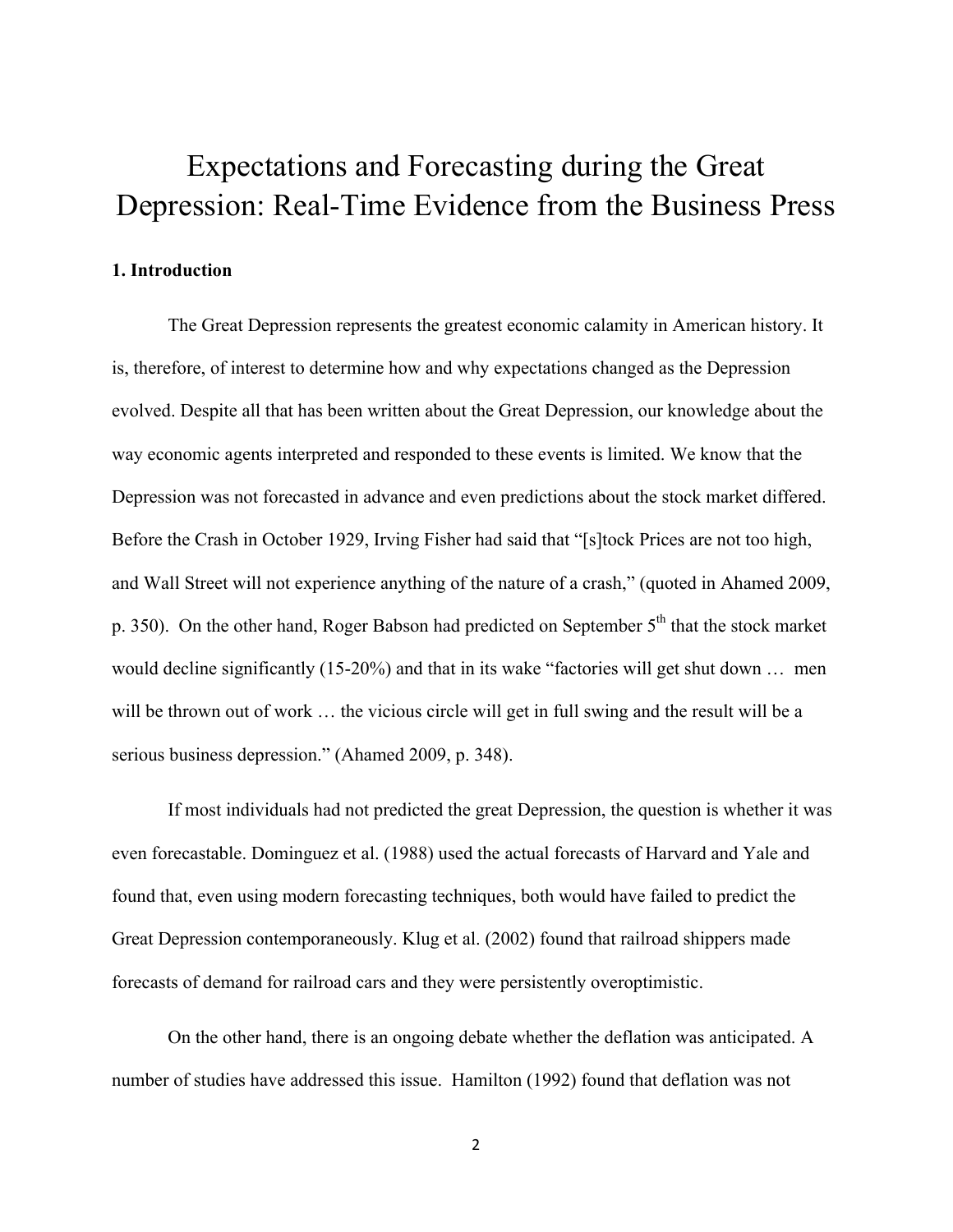anticipated in the Depression based on commodity futures prices. Cechetti (1992) criticized some of Hamilton's analysis and found that deflation was forecastable at a 3-6 month horizon using time-series techniques. More recently, Binder (2016) used a meta-analysis of time-series, market-based, and narrative approaches and found that the deflation of the Great Depression was not anticipated on the whole. Finally, policymakers were caught by surprise by the length and depth of the Depression and the policy response was woefully lacking (Brown 1956; Friedman and Schwartz 1963).

While less attention has been devoted to the business community's real-time forecasts and expectations during this period, there have been a small number of studies that have examined this topic. For example, Romer (1989) found that the forecasts of the business press became more uncertain in the wake of the stock crash of '29 and Nelson (1990) looked at expectations of deflation in the business press for 1929-1930. Goldfarb, Stekler, and David (2005) (GSD) also analyzed the qualitative forecasts of the business community, but only for the early years of the Depression.

In order to obtain a better understanding of the expectations of economic agents, this paper will examine the business forecasts made during the entire Depression up to the trough. This will enable us to determine how well the business and financial community assessed the economic situation and whether subsequent developments were forecasted in advance. There are no quantitative forecasts that are available for this analysis. Rather we will utilize the qualitative statements about economic conditions and the outlook for the future that appeared in the business press during this time period. Several recent papers have shown that it is possible to convert qualitative statements into quantitative numbers and to obtain meaningful results. (See Balke and Petersen, 2002; Goldfarb et. al, 2005; Lundquist and Stekler, 2012, and Stekler and Symington,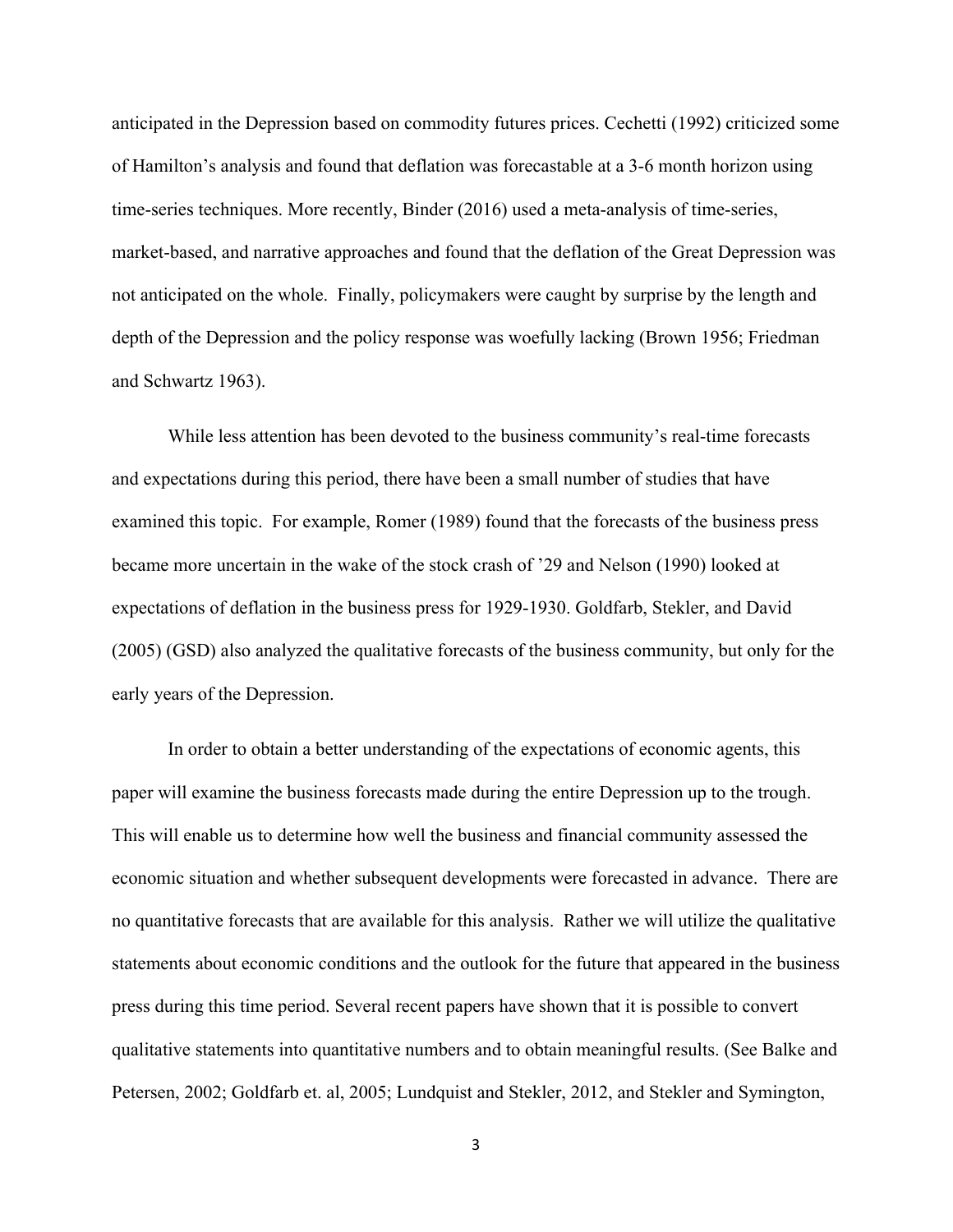2016). Moreover, the validity of this approach was established by Stekler and Symington (2016) and Ericsson (2016). Both papers showed that a scoring system, designed to measure the state of the economy, when applied to the FOMC Minutes nearly replicated the Greenbook forecasts. The Greenbook forecasts were not available until five years after the FOMC Minutes were published. $3$ 

This paper will utilize the methodology originally developed in GSD that converts qualitative statements into quantitative measures and thus permits us to evaluate those statements. This methodology has been subsequently used in other contexts and is now wellestablished. (See Lundquist and Stekler, 2012, and Stekler and Symington, 2016).

After we have quantified the statements made by in the business press, we compare these measures with the qualitative surveys of economic activity that were published in the *Federal Reserve Bulletin* and with an indicator of the actual performance of the economy. In addition to providing new information about the Depression, the quantification of these qualitative forecasts, itself, makes several contributions. First, in general there is information in qualitative data, which has long been overlooked when focusing primarily on quantitative data (Starr 2014). Because there were very few quantitative forecasts made in this period, the use of qualitative forecasts yields a rich dataset of historical forecasts. This permits us to understand how the business community and government analysts viewed events as the Depression developed.

The results that we present below indicate that economic agents were in real-time able to accurately assess the generally negative conditions that prevailed in the economy from 1929-

""""""""""""""""""""""""""""""""""""""""""""""""""""""""""""

<sup>&</sup>lt;sup>3</sup> The members of the FOMC had access to the Greenbook forecasts but they were not made available to the general public for five years.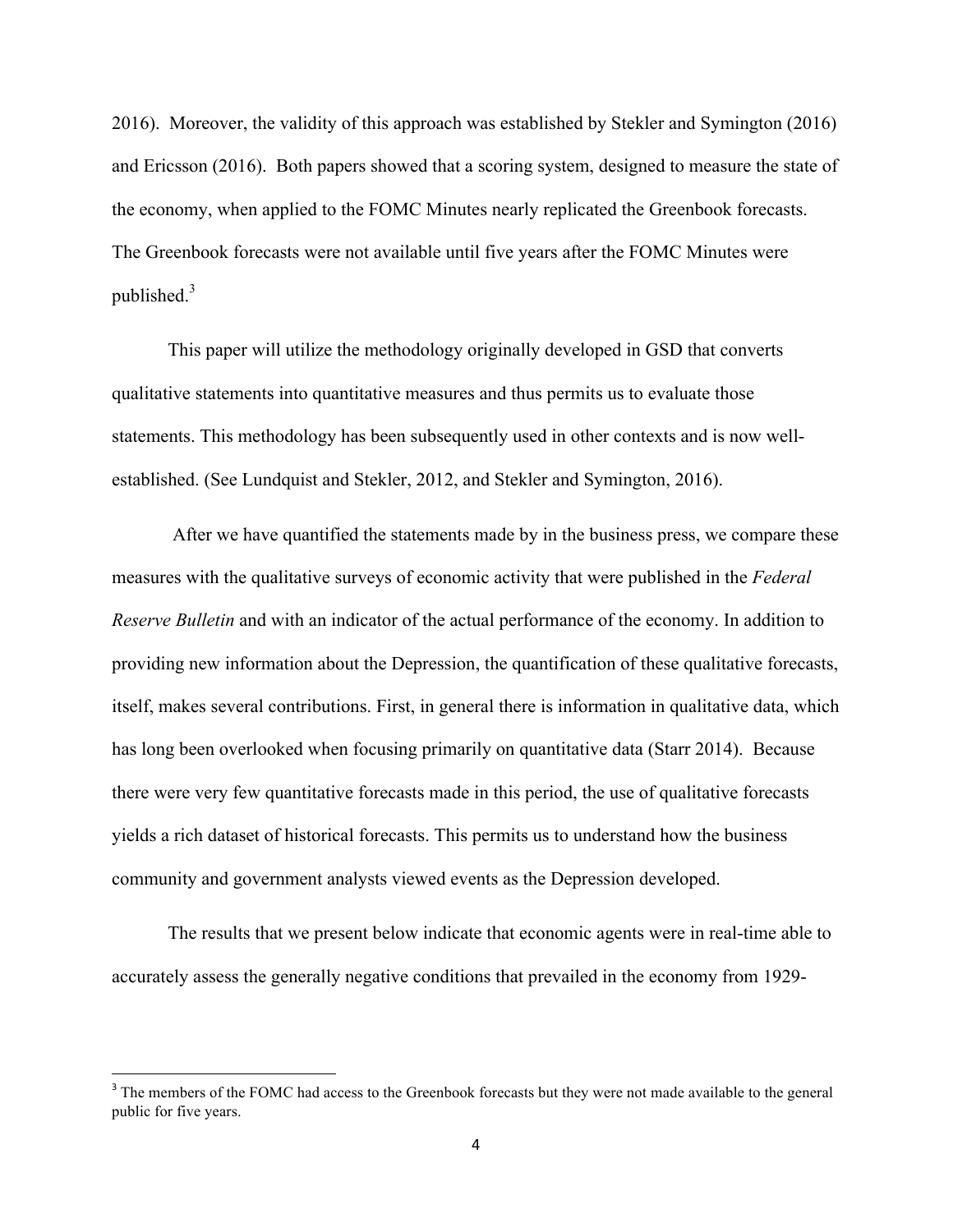1933<sup>4</sup>. However, their forecasts of the future are persistently optimistic even in the midst of a declining economy. Moreover, as the Depression worsened, the number of forecast declined, while at the same time, there was an increase in the number of expressions of uncertainty. This leads us to conclude that eventually forecasters were reluctant to continue to make positive forecasts given the deteriorating economic environment.

The remainder of the paper is as follows. The next section discusses the data used in this study and the methodology used to analyze the data. The third section outlines the scoring procedure used to convert the qualitative statements into quantitative data followed by a presentation of our results. The fifth and sixth sections discuss why the business press failed to forecast the Depression and present our conclusions.

#### **2. Data and Methodology**

""""""""""""""""""""""""""""""""""""""""""""""""""""""""""""

We examine both qualitative forecasts and quantitative data. The qualitative forecasts came from three sources: *The New York Times* (NYT), the *Commercial and Financial Chronicle*  (CFC), and the *Federal Reserve Bulletin* (FRB). The CFC is a weekly publication that is a compendium of information of and about the business and financial community. It contains the speeches and forecasts that are of the most interest to these communities. The NYT was used because of its prominence in the financial center of the United States. There were frequent reports made by New York City banks like First National City and Guaranty Trust Company and private forecasters like Haney and Babson. The full list of analysts/forecasters can be found in Appendix A.

<sup>&</sup>lt;sup>4</sup> While this may seem trivial, data release lags mean that a recession may not be observable in real time. For example, the NBER business cycle dating committee did not release the start date of the most recession (12/07) until a year after it had started, despite its severity (NBER 2008). Naturally, no one dated recessions during the 1930s.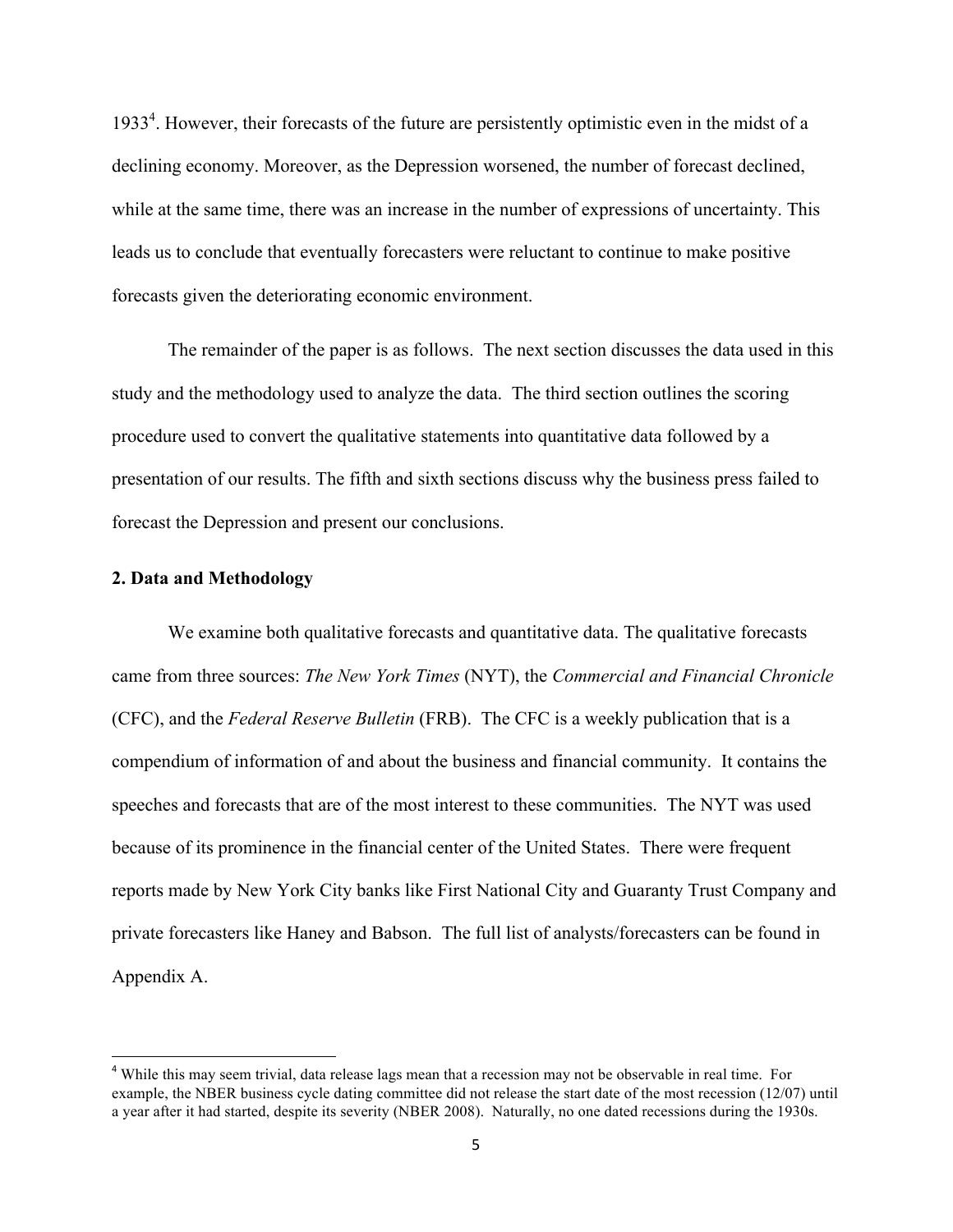Finally, each issue of the *Federal Reserve Bulletin* (*Bulletin*) contains a monthly survey of national economic conditions, also expressed in qualitative terms. This monthly survey was very broad and contained statements about six economic indicators: industrial production, employment, construction, railroad loadings, department store sales, and the price level. By combining the information from these six indicators we were able to construct an index that can be used as a benchmark for comparison with contemporaneous business forecasts.

The two newspapers and the bulletin were read by the authors manually. The statements made by economic analysts contained in the newspaper excerpts were identified and transcribed. They were then scored by the system first developed by GSD. Each statement was divided into two categories. The first referred to the current state of economic conditions – called a nowcast in the contemporary economic forecasting literature. The second referred to statements about future economic conditions – a forecast. Each category was then scored and two time series were created. The first was the real-time scored nowcasts; the second consisted of the business sector's scored forecasts. The qualitative statements in the *Bulletin,* about the six sectors of the economy, were treated in a similar way, and a series, called the Bulletin Scores was created. However, it should be noted that the Federal Reserve Bulletins only contained information about the current economic situation and had no forecasts.

We also utilized the Federal Reserve's Index of Industrial Production to determine whether the time series of our calculated quantitative scores of the qualitative forecasts corresponded with the actual trajectory of the US economy. That index was used because, in this time period, movements in this series corresponded closely with changes in the overall economy. The Index of Industrial Production has been rebased many times, and we wanted to use real-time data that corresponded as closely as possible to the events that were occurring during the Great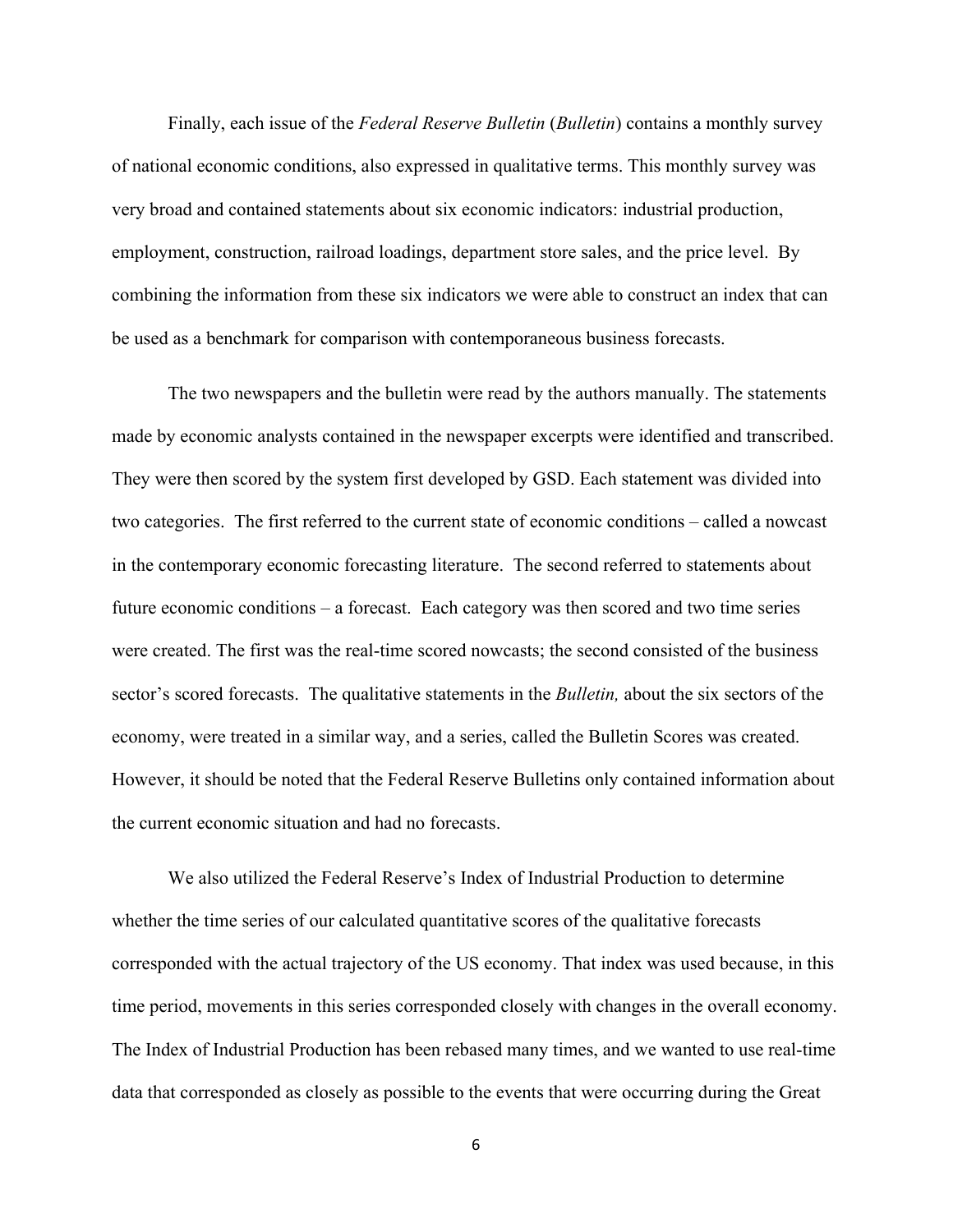Depression. Consequently, we used the values of that index that were contained in the release of January 1935.

#### **3. Scoring**

The scoring system that was applied to both the nowcasts and forecasts is shown in Table 1. It is virtually identical to the scoring system that was developed by Goldfarb et al. (2005) and was used to score each statement. Based on the statements made by forecasters, certain terms are coded to refer to varying degrees of optimism or pessimism about the economy's present or future prospects. The scoring method for 1929-1930 is the same as in GSD while those of 1931- 1933 are based on GSD but are updated based on the findings of Ericsson (2016). He found that the GSD scoring method was generally accurate but needed a larger range of negative values during the Great Recession. Because the declines during the Great Depression were even larger than those that occurred in the Great Recession, this suggestion applies even more forcefully to this study. GSD used a scale from  $-1$  to  $+1$  in gradations of  $1/4$ . To incorporate the suggestions of Ericsson (2016), even more strongly negative statements were scored as -1.5 or -2. These values correspond to a downturn of historic severity.

As indicated, the *Federal Reserve Bulletin* contained statements about six economic indicators: industrial production, employment, construction, railroad loadings, department store sales, and the price level. The *Bulletin* uses a slightly different terminology than was used in the business press. We therefore scored those statements according to the terminology shown in Table 2. The statements made for each sector are scored individually and the overall score is the average of these six series, which we call the Bulletin Score. The criteria associated with each score can be found in the same table.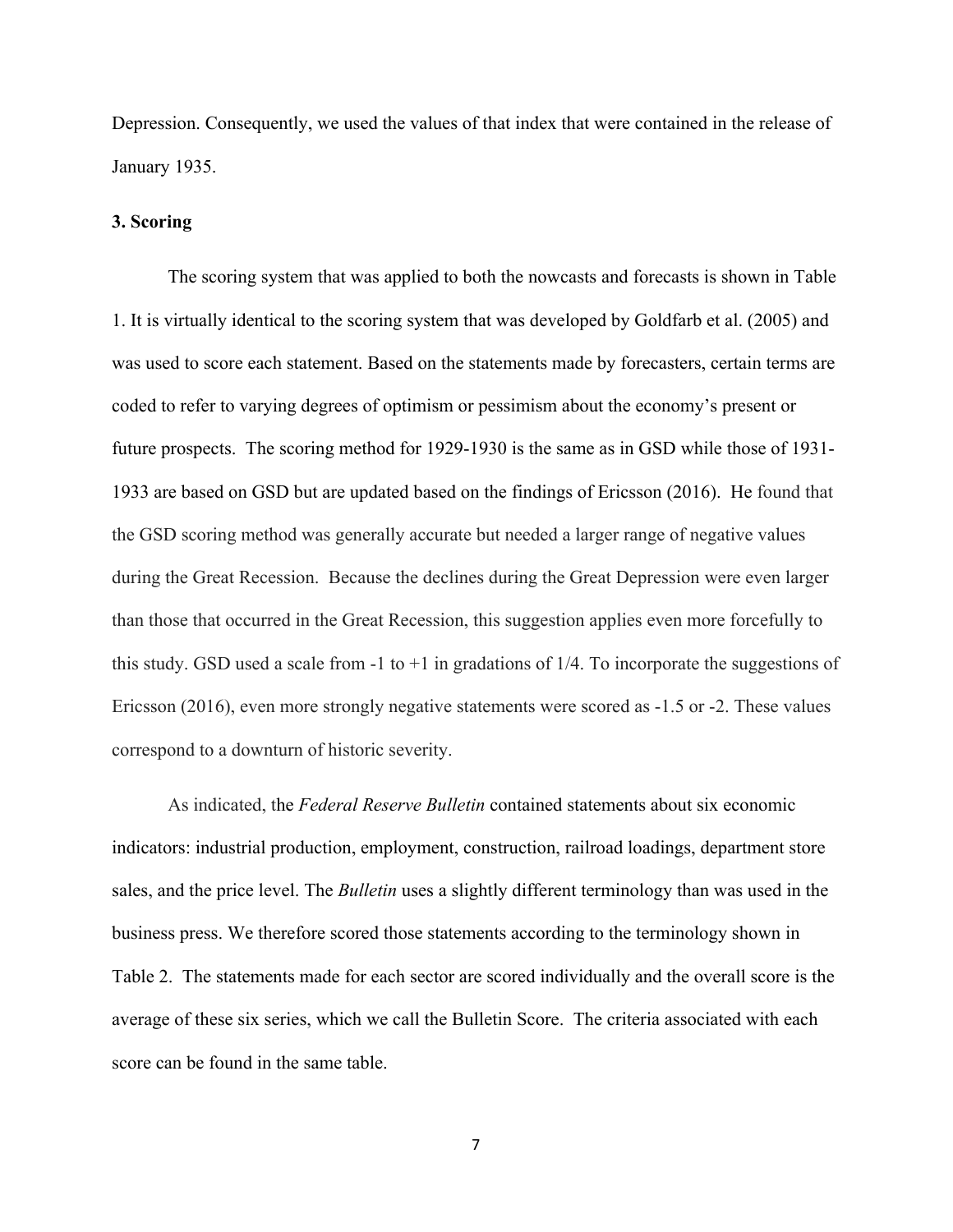#### **4. Results**

Our results can be divided into several categories. We first present the overall business and Bulletin nowcasts and compare them to the overall trend in the economy. Then we explicitly compare the business index with the benchmark, the Bulletin Scores. Finally, we examine the business forecasts that are supposedly reflecting the outlook for the economy several quarters in the future.

#### **4.1 Nowcasts**

Figure 1 presents the cumulative changes in the scores of the business and Bulletin Scores nowcasts as well as the FRB Index of Industrial Production over the course of the Depression. Because the Bulletin Scores series contains six components it is not identical to the index and is somewhat smoother. Nevertheless, the graph shows that the Bulletin Scores series is calibrated with the industrial production index and thus can be considered an accurate nowcast of the economic situations. This finding yields two important results. First, this again demonstrates the validity of converting qualitative statements into quantitative forecasts. In this case, it enables us to analyze forecasts in a period of historical interest when there were no explicit predictions.

Second, the Bulletin Scores enable us to have a benchmark against which the business nowcasts can be judged. From the beginning of the Depression until mid-1932, the business nowcasts and the Bulletin Scores showed similar movements. Then the business scores showed an upward trend whereas the Bulletin Scores continued declining. Thus in this period, the business community became more optimistic than was reflected in the Bulletin index. One explanation is that the business community paid more attention to changes in production than to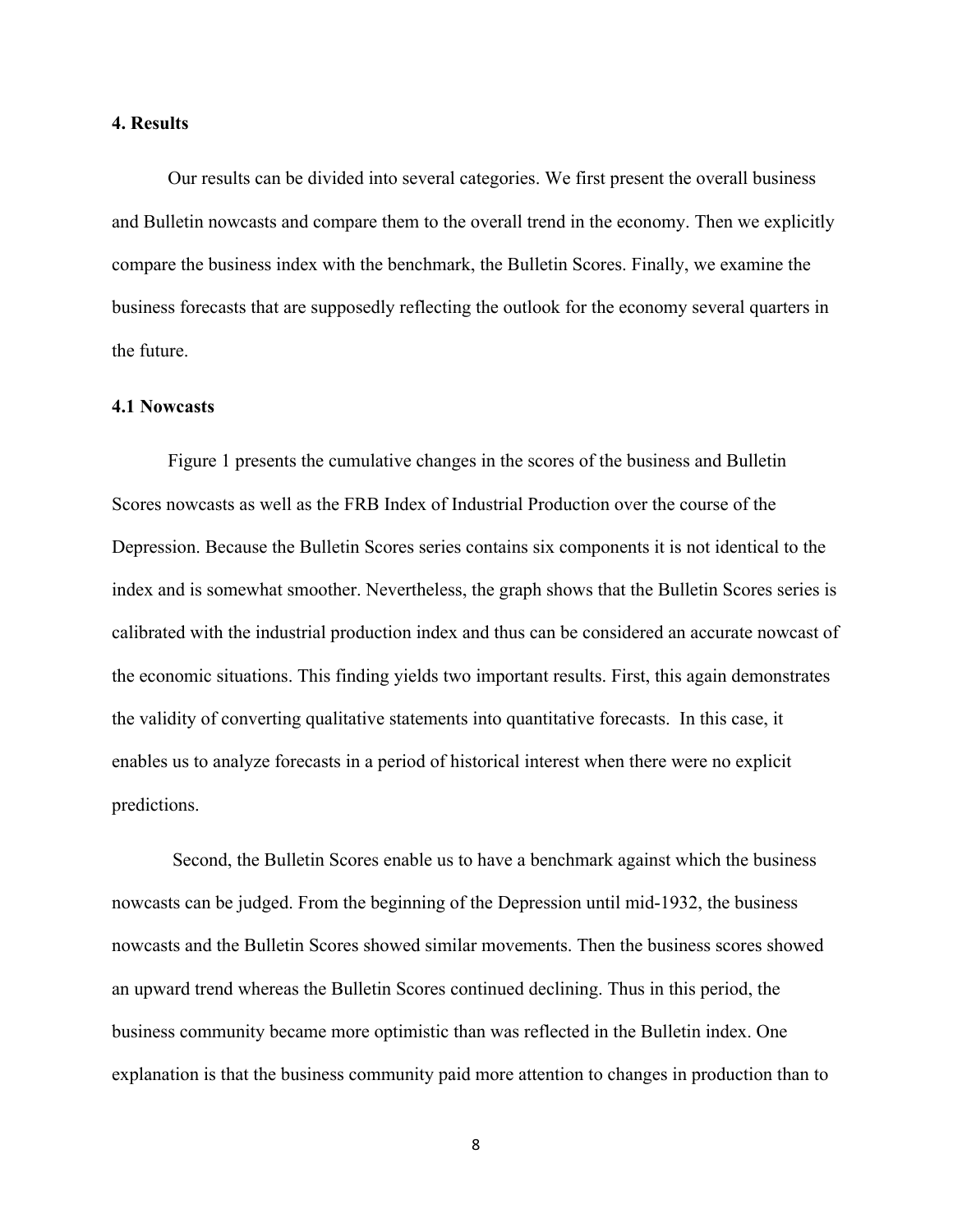the other components of the Bulletin Scores.<sup>5</sup> The Index of Industrial Production had reached its trough in July 1932 and the increase in the business scores seems to have occurred after production began to increase. The Depression did not reach the actual trough until March 1933, as defined by the National Bureau of Economic Research, and this is reflected in the decline in the Bulletin Scores which contain five additional measures of economic activity.

Since the quantified Bulletin Scores are calibrated with the Industrial Production index, they can be used as a benchmark for evaluating the business nowcasts<sup>6</sup>. Figure 2 shows the monthly changes in the Bulletin scores and the business nowcasts. On average the two series display similar patterns. In fact, the correlation between the Bulletin Scores and the private sector forecasts is 0.80. Given this relationship between the benchmark and the private sector nowcasts, we conclude that the business community was able to assess economic conditions as they were occurring.

#### **4.2 Timeline of Forecasts**

When evaluating the business statements about future economic activity, it is first necessary to make an assumption of how far into the future they were projecting. We assume that they are concerned with economic activity one or two quarters ahead as the forecasts never reference long periods in the future. There is no obvious benchmark with which we can compare the business forecasts. We can create such a benchmark because we have demonstrated that changes in the Bulletin Scores are calibrated with changes in the Industrial Production index and thus reflect the actual changes that happened. Thus we can compare the value of the Bulletin Scores nowcasts made in  $t+2$  with the business forecasts made in t for  $t+2$ . This comparison is

""""""""""""""""""""""""""""""""""""""""""""""""""""""""""""

 $5$  Babson, quoted in the September  $8<sup>th</sup>$  issue of the NYT, argued that business had hit bottom and that the worst was over as prices and the stock market were rising.

 $6$  The correlation between the two series is .95.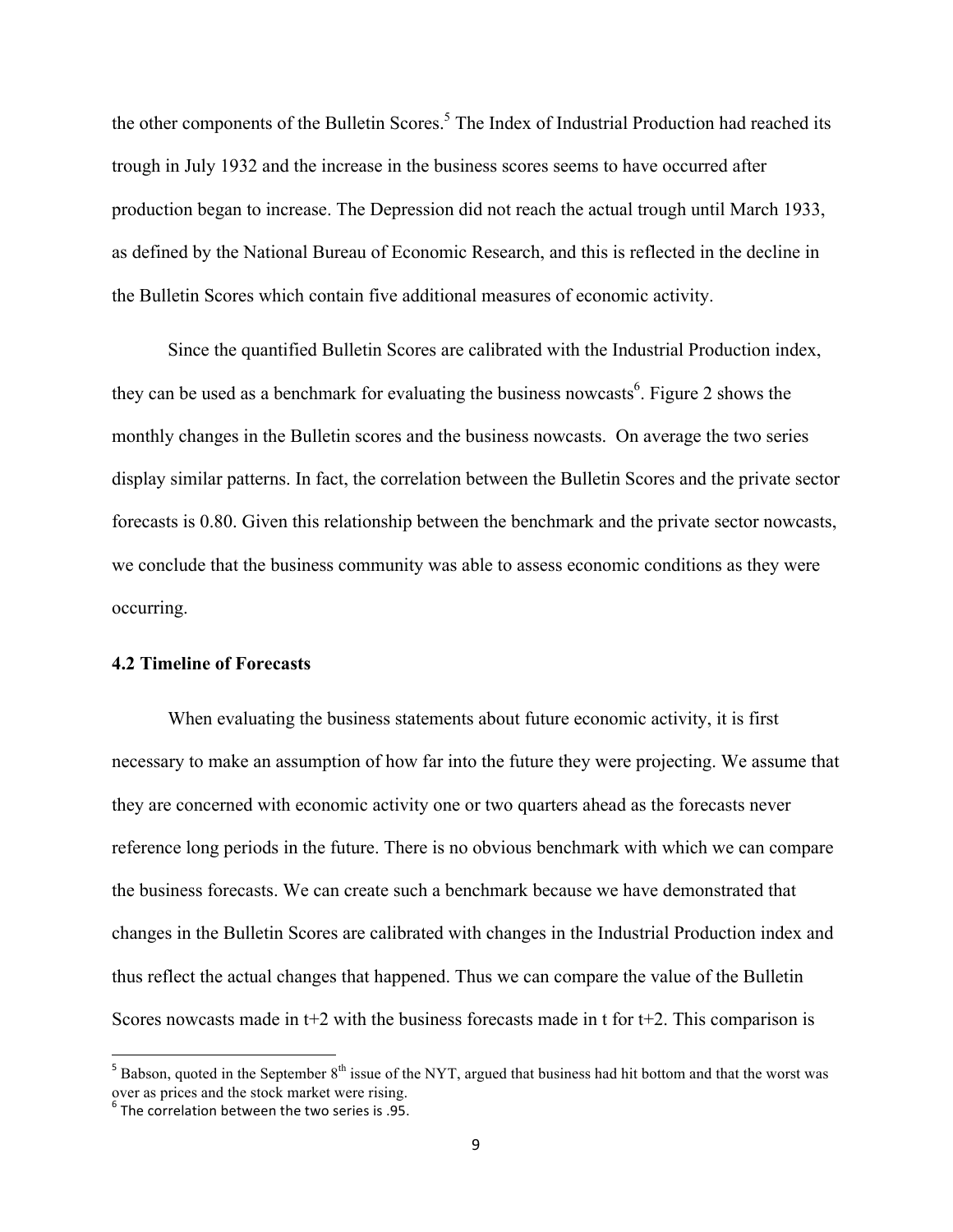presented in Figure 3. The forecasts are consistently optimistic with positive scores whereas the outcomes are consistently negative. Beginning in early 1930 and throughout the Depression, the business sentiment was consistently overoptimistic and were systematically biased (Examples of some of the events that occurred and the way they were interpreted are presented in Appendix B).

#### **5. Explanation of the Overoptimistic Forecasts**

Our main findings were that during the Depression, the business community correctly assessed economic conditions in real-time but the forecasts were consistently overoptimistic. What explains this over optimism? It would be simplistic to say that their theory was inadequate or that this result is in accord with more recent findings that forecasters are generally overoptimistic during recessions. (Fildes and Stekler, 2002). We believe that the over optimism can be explained by the forecasters reliance on analogies or ad hoc rules.<sup>7</sup>

### **5.1 Forecasting by Analogy**

""""""""""""""""""""""""""""""""""""""""""""""""""""""""""""

Forecasting by analogy was well-established in the 1930s. Consequently, one argument, that recovery would come quickly, relied on analogies and the periodicity of cycles. Goldfarb et al. (2005) provide a number of such examples indicating that the Depression should end soon. For example, Persons (1931) argued that the situation in the early 1930s was more similar to the recessions of 1884-1885, 1907-8, and 1920-1. None of these recessions had lasted longer than 25 months or seen declines in output of more than 25%, and thus the economy was due for a recovery. At the end of 1930, this line of reasoning justified the forecast that a recovery was

 $<sup>7</sup>$  Many forecasters at the time placed the majority of the blame for the Depression on price imbalances or a bubble-</sup> and-bust cycle on Wall Street, and thought that recovery would come once these imbalances were corrected (Adams et al., 1931; King, 1932).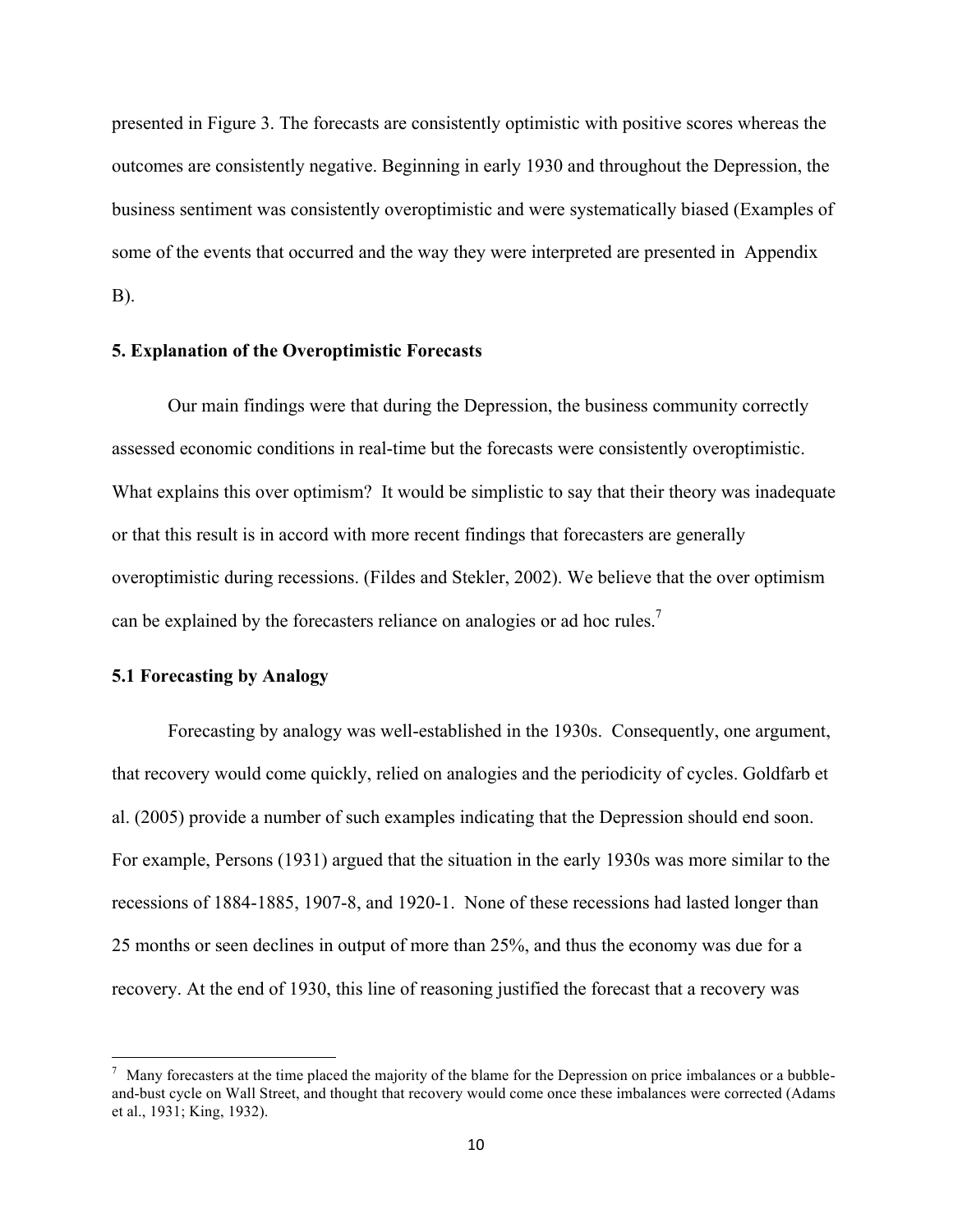imminent.<sup>8</sup> With hindsight it is obvious that the Great Depression was not analogous to any previous period.

#### **5.2 Rule of Thumb Indicators**

""""""""""""""""""""""""""""""""""""""""""""""""""""""""""""

In reading the business press, we frequently read that "a recovery would occur because production was less than consumption". This was one of the rules of thumb that contemporary forecasters had developed to forecast when recoveries would happen. Haney (1931, pp. 157-8) provides twelve criteria to identify a business cycle trough which would be followed by a recovery. These are: (1) low interest rates, (2) time-money rates above call-money interest rates, (3) commercial paper rates above time-money interest rates, (4) interest rates on short-time money below bond yields, (5) production below normal, (6) the ratio of inventories to production of manufactured goods is high and declining, (7) unfilled orders have been declining and are very low, (8) commodity prices were declining but are beginning to stabilize, (9) the ratio of raw material prices to finished commodities prices is low but increasing, (10) employment is beginning to decline more slowly, or even to increase, (11) payrolls have stabilized, and (12) the stock market has begun increasing again (12). Monthly data of these indicators from 1929 to 1933 are presented in Table C1 of the Appendix.

An analysis of these data might show when troughs would be predicted according to Haney's methodology. We, therefore, score these criteria and then determine the number of criteria out of the 12 that were satisfied in every month, another way that we quantify qualitative forecasting measures. The criteria for scoring the indicators are presented in Table C1 and the reasons for choosing those criteria are presented in Appendix C. A time series of the number of indicators that satisfied Haney's criteria is shown in Figure 5. More than half the indicators

 $8$  Goldfarb et al. provide an extensive critique of analogy based forecasting as applied in 1929 and 1930.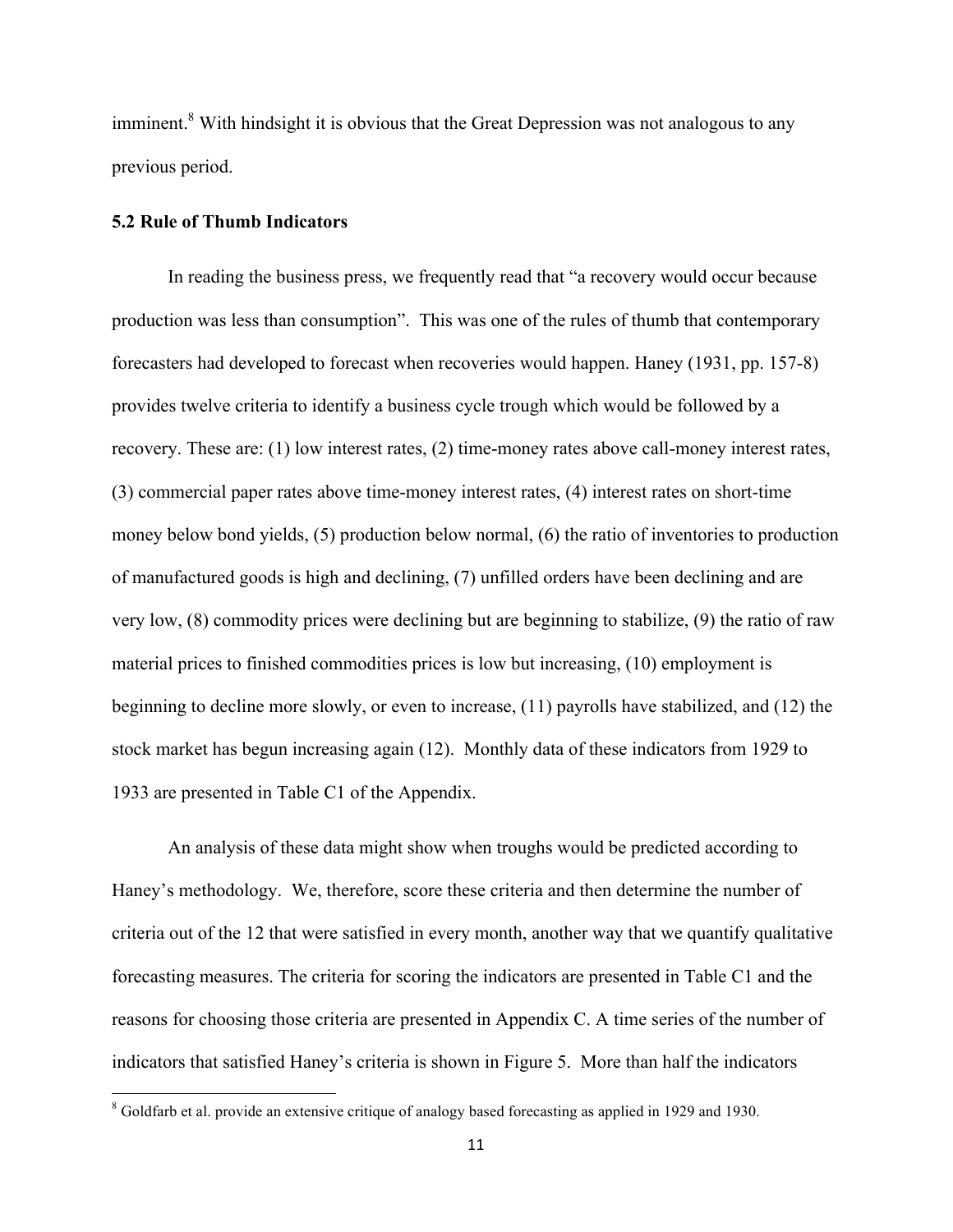satisfy the criteria throughout the Great Depression. It is, therefore, not surprising that individuals who had been trained to examine these ratios were optimistic and consistently expected an upturn to occur.<sup>9</sup> Moreover, the number of indicators does not increase after the actual trough, so forecasters would have been no more likely to forecast the actual trough after erroneously expecting an upturn during the long downturn of 1929-1933. While Haney's crieteria may have been effective in previous recessions, contemporary forecasting methods failed during the Depression, which was a fundamentally different crisis than what had come before.

### **5.3 Did Forecasters Adjust?**

""""""""""""""""""""""""""""""""""""""""""""""""""""""""""""

One would expect that forecasters would recognize their mistakes and would make some adjustments as it became evident that the economy was continuing to decline. We have two types of fragmentary evidence to indicate that such adjustments did in fact occur. The first piece of evidence is the recognition that the economy was not behaving as had been expected. This is reflected in the number of statements which indicated that there was a great amount of uncertainty about what was likely to happen. In fact, approximately 8% of all statements discussed uncertainty in 1931, and about 5% made similar statements to that effect in 1932. Two explicit statements illustrate this point. In January 1933, the Johnson and Higgins President said "I cannot venture to predict what business will be like" and the Hill Brothers Merchants said "In these times prophecies are dangerous." (New York Times, January 3, 1933).

This uncertainty and/or the unwillingness to make another bad forecast provides the second piece of evidence about the adjustments that were made. The business community continued to discuss the current economic situation but the number of statements about the future

 $9$  Even the quantitative forecasters at Harvard and Yale were overoptimistic (Dominguez et al., 1988).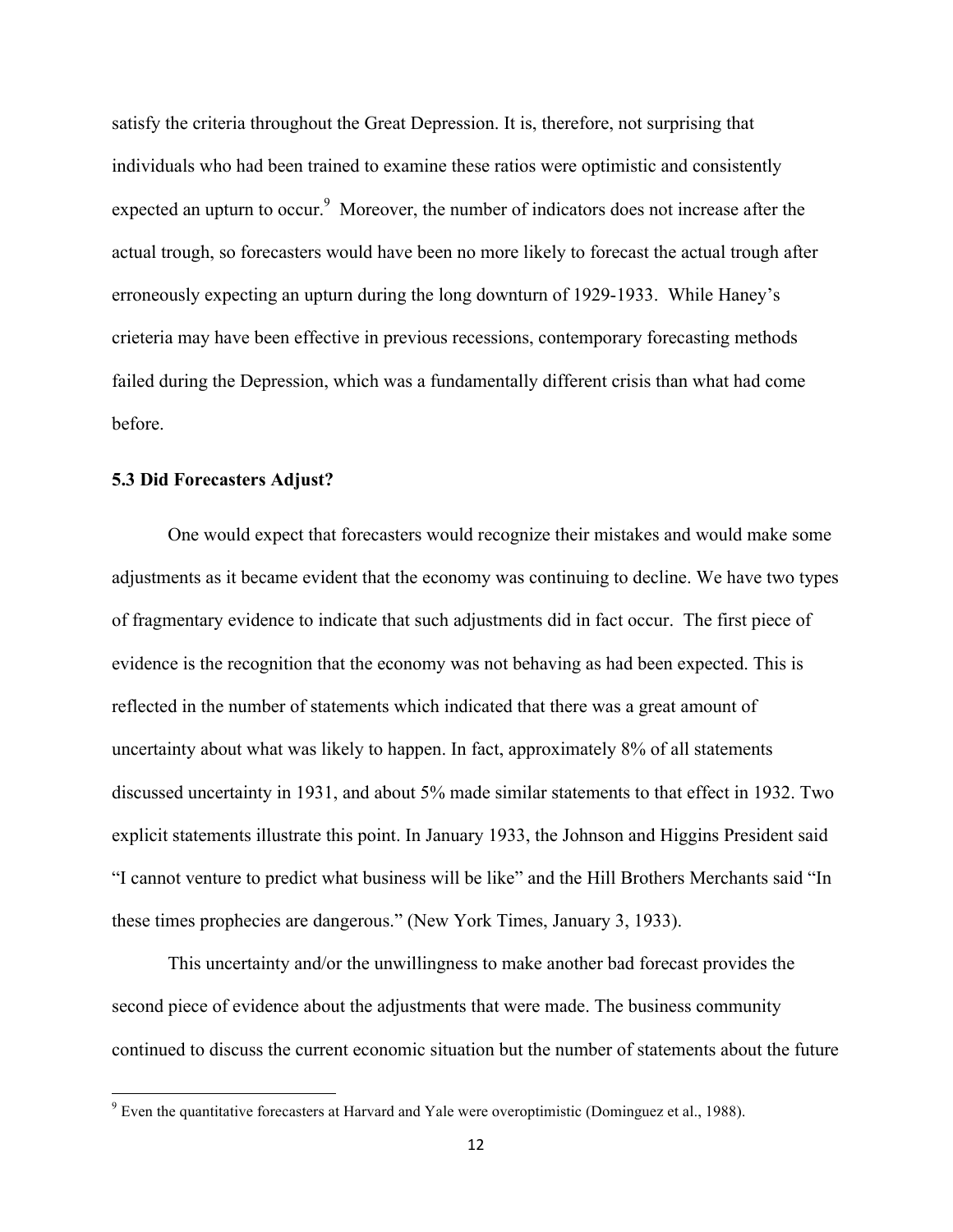was greatly reduced. The ratio of the number of forecasts in a month to the number of nowcasts is plotted in Figure 5. While there is some noise, there is a considerable downward trend. In late 1929, the number of nowcasts and forecasts is roughly equal, while by 1932 there were half as many forecasts as nowcasts. The unwillingness to forecast, given the high degree of uncertainty during this period (Mathy 2015), is consistent with ambiguity aversion (Ellsberg 1961), where forecasters choose not to participate given the inability to assign probabilities to future outcomes. Perhaps there was also a sense that the structure of the economy had changed and individuals might have considered how many times they had been incorrect previously.

#### **6. Conclusion**

This paper has made several contributions. Although the business and financial communities had made no explicit forecasts during the Depression, we were able to create a series of such forecasts. We used qualitative statements published in the financial press and converted this information into quantitative statements. We compared these forecasts with quantitative forecasts obtained in a similar way from assessments of economic conditions contained in *Federal Reserve Bulletin*. These assessments were shown to be accurate and served as a benchmark against which the business nowcasts were judged. The results showed that the business analysts were well able to comprehend the current situation . However, the business analysts made forecast that were persistently overoptimistic. Several possible explanations for this optimism were presented. We also quantified qualified criteria for determining a trough in economic activity and found that contemporary forecasting methods would have not been more likely to call a bottom when the actual bottom occurred. In addition to providing insights about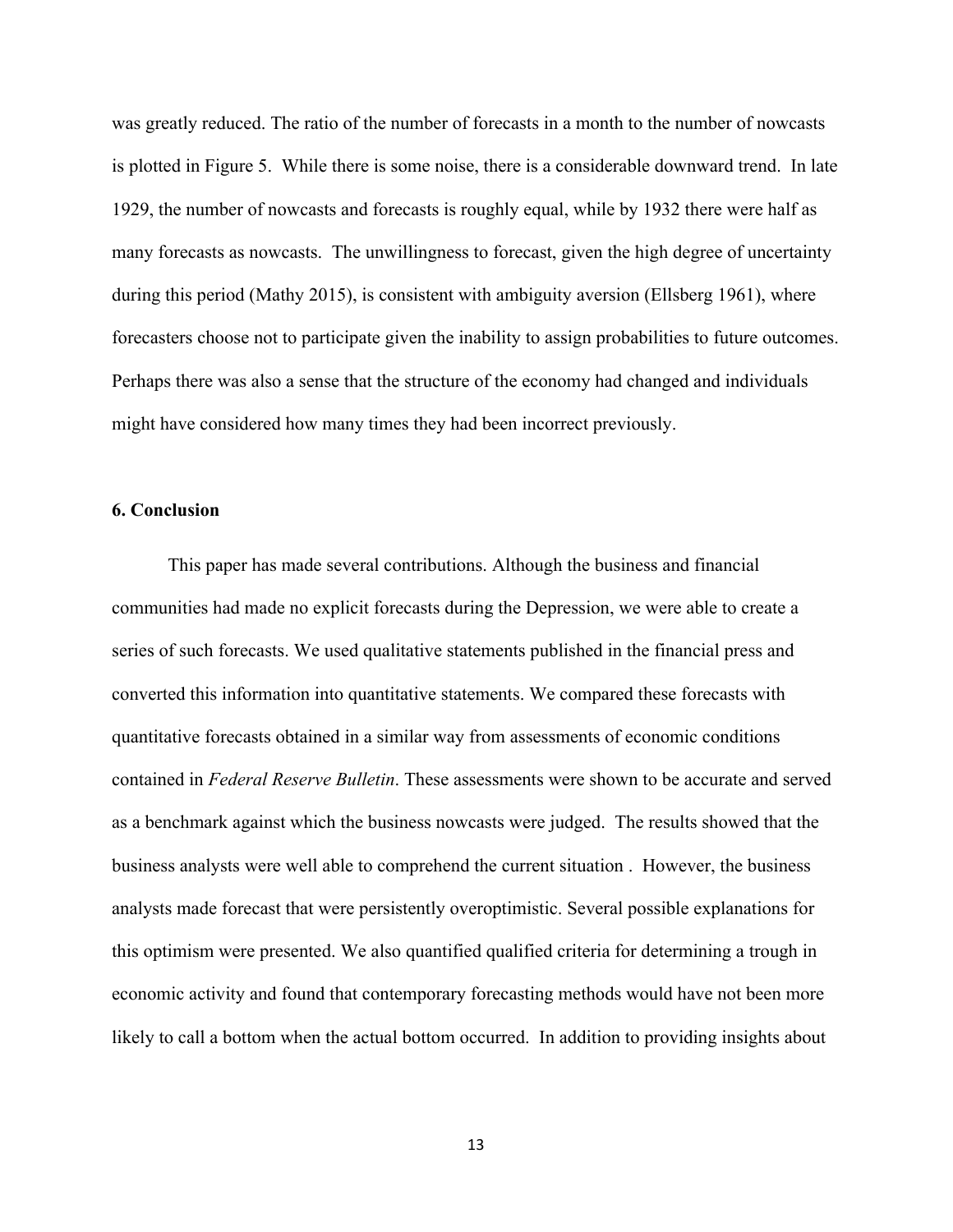the forecasting process during the Depression, this paper again demonstrates the feasibility of using qualitative information to generate and analyze economic forecasts.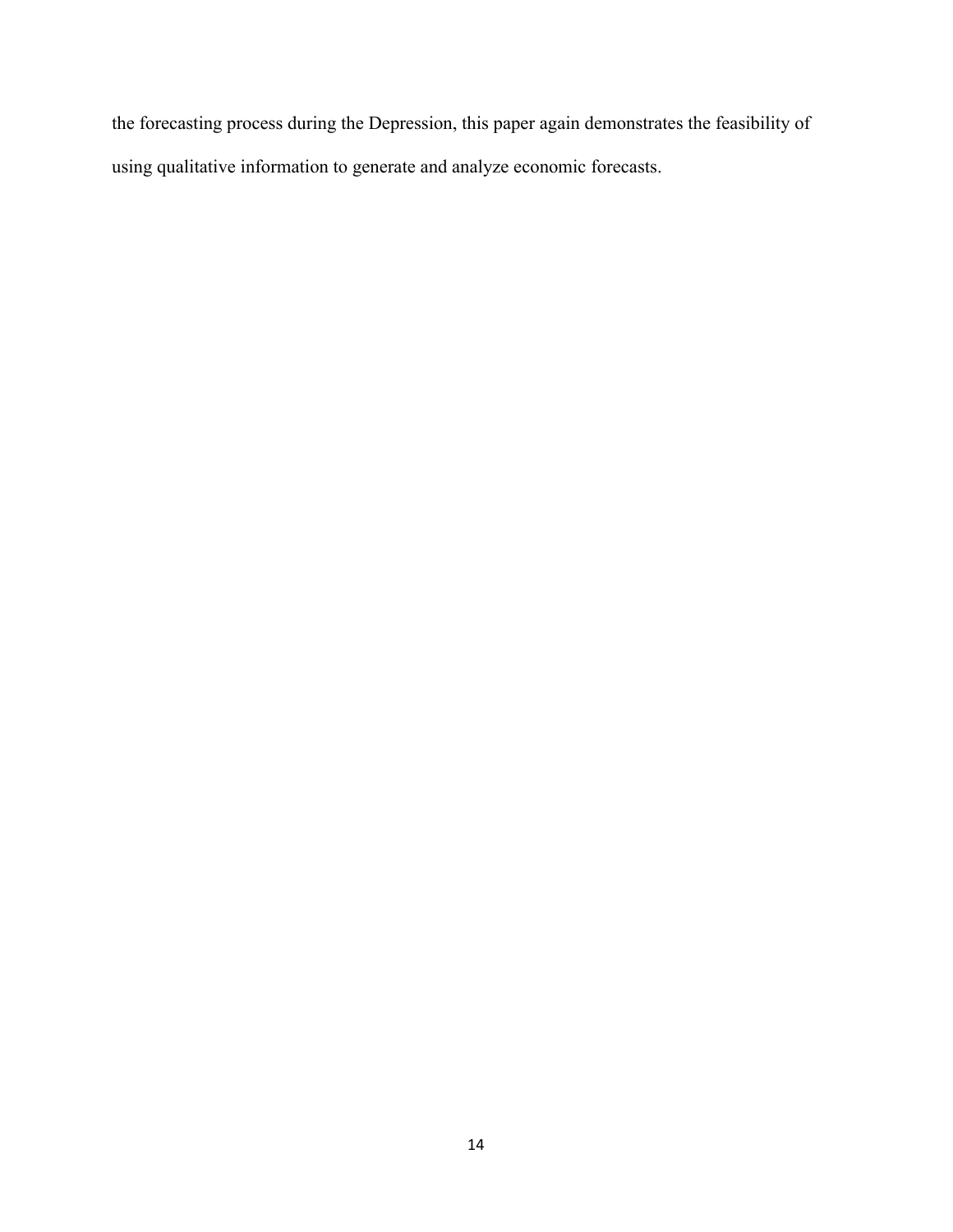#### **References**

- Adams, Arthur B., et al. "The Business Depression of Nineteen Hundred Thirty-- Discussion." *The American Economic Review* 21.1 (1931): 183-201.
- Ahamed, Liaquat. *Lords of Finance: The bankers who broke the world.* Random House, 2009.
- Balke, Nathan S., and D'Ann Petersen. "How well does the Beige Book reflect economic activity? Evaluating qualitative information quantitatively."*Journal of Money, Credit and Banking* (2002): 114-136.
- Binder, Carola Conces. "Estimation of historical inflation expectations." *Explorations in Economic History* (2016).
- Brown, E. Cary. "Fiscal Policy in the 'Thirties: A Reappraisal." *The American Economic Review* 46.5 (1956): 857-879.
- Cecchetti, Stephen G. "Prices during the Great Depression: Was the Deflation of 1930-1932 Really Unanticipated?." *American Economic Review*82.1 (1992): 141-56.
- *The Commercial and financial chronicle.* New York: National News Service, 1929-1933.
- Dominguez, Kathryn M., Ray C. Fair, and Matthew D. Shapiro. "Forecasting the Depression: Harvard versus Yale." *The American Economic Review*(1988): 595-612.
- Ellsberg, Daniel. "Risk, ambiguity, and the Savage axioms." *The Quarterly Journal of Economics* (1961): 643-669.
- Ericsson, Neil R. "Eliciting GDP Forecasts from the FOMC's Minutes Around the Financial Crisis." *International Journal of Forecasting*. (2016):571-583.
- Fildes, Robert, and Herman Stekler. "The state of macroeconomic forecasting." *Journal of macroeconomics* 24.4 (2002): 435-468.
- Friedman, Milton, and Anna Jacobson Schwartz. *A monetary history of the United States, 1867- 1960*. Princeton University Press, 1963.
- Goldfarb, Robert S., H. O. Stekler, and Joel David. "Methodological issues in forecasting: Insights from the egregious business forecast errors of late 1930." *Journal of Economic Methodology* 12.4 (2005): 517-542.
- Hamilton, James D. "Was the deflation during the Great Depression anticipated? Evidence from the commodity futures market." *The American Economic Review* (1992): 157-178.
- Haney, Lewis H. *Business Forecasting*, Ginn and Company,1931.
- Jalil, Andrew, and Gisela Rua. *Inflation Expectations and Recovery from the Depression in 1933: Evidence from the Narrative Record*. No. 2015-29. Federal Reserve Board working paper, 2015.
- King, Willford I. "Forecasting methods successfully used since 1928."*Journal of the American Statistical Association* 27.179 (1932): 315-319.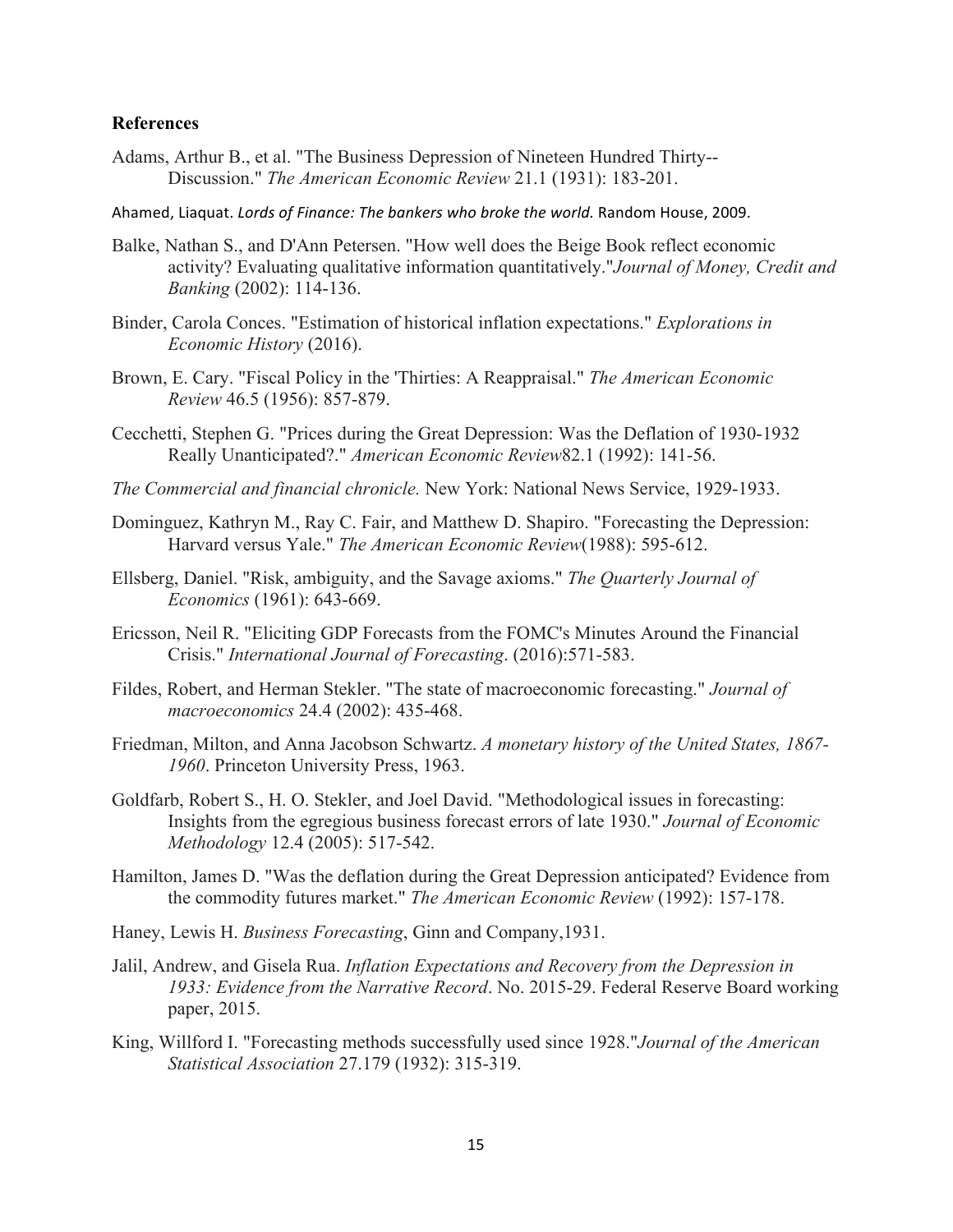- Klug, Adam, John S. Landon-Lane, and Eugene N. White. "How could everyone have been so wrong? Forecasting the Great Depression with the railroads." *Explorations in Economic History* 42.1 (2005): 27-55.
- Lundquist, Kathryn, and Herman O. Stekler. "Interpreting the performance of business economists during the Great Recession." Business Economics 47.2 (2012): 148-154.
- Mathy, Gabriel. " Hysteresis and Persistent Long-term Unemployment: The American Beveridge Curve of the Great Depression and World War II ." American University Working Paper (2015).
- NBER, The Business Cycle Dating Committee (2008), December 1<sup>st</sup>, 2008 announcement of business cycle trough/end of last recession. Available at http://www.nber.org/cycles/dec2008.html
- Nelson, Daniel, "Was the Deflation of 1929-1930 Anticipated? The Monetary Regime as Viewed by the Business Press," in Roger L. Ransom and Richard Sutch, eds., Research in Economic History Vol. 13 (Greenwich: JAI Press, Inc., 1991), 1-65.
- *The New York Times.* New York: New York Times Press, 1929-1933.
- Persons, William.M. *Forecasting Business Cycles*, New York: John Wiley and Sons, Inc. 1931.
- Romer, Christina, D., "The Great Crash and the Onset of the Great Depression," Quarterly Journal of Economics 104, (November 1989), 719-735.
- Starr, Martha A. "Qualitative and Mixed-Methods Research in Economics: Surprising Growth, Promising Future." *Journal of Economic Surveys* 28.2 (2014): 238-264.
- Stekler, Herman, and Hilary Symington. "Evaluating qualitative forecasts: The FOMC minutes,
- Wicker, Elmus. *The banking panics of the Great Depression*. Cambridge University Press, 2000.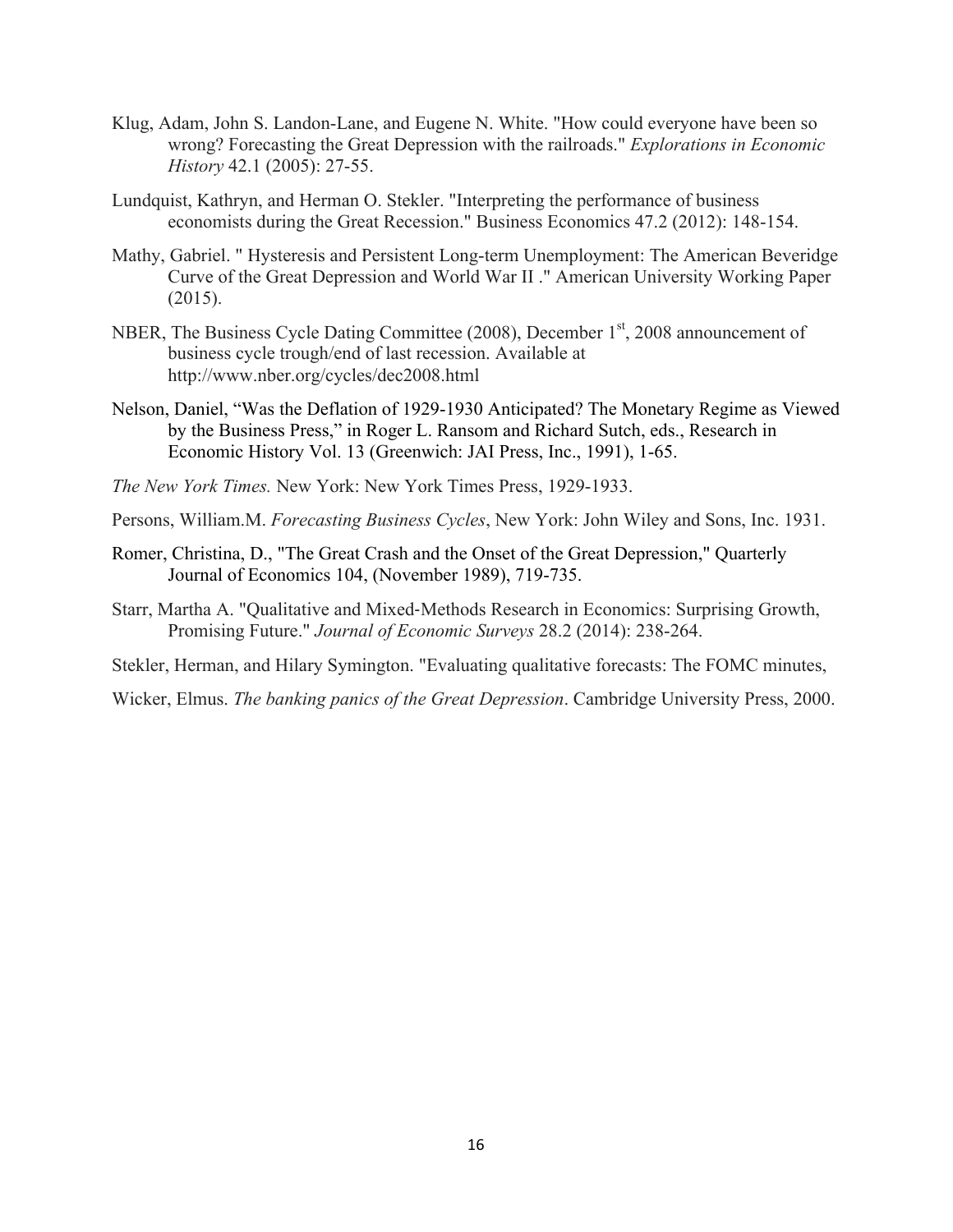| <b>General Outlook</b>   | <b>Type of Statement Made</b>        | <b>Score Assigned</b> |
|--------------------------|--------------------------------------|-----------------------|
| Positive                 | Vigorous Recovery                    | $+1$                  |
| Positive                 | Rapid Recovery                       | $+3/4$                |
| Positive                 | <b>Strong Recovery</b>               | $+1/2$                |
| Positive                 | Mild Recovery                        | $+1/4$                |
| Neutral                  | Seasonal Changes, Offsetting Changes | $\theta$              |
| Negative                 | Mild Decline                         | $-1/4$                |
| Negative                 | <b>Steady Decline</b>                | $-1/2$                |
| Negative                 | Rapid Decline                        | $-3/4$                |
| Negative                 | Vigorous Decline                     | $-1$                  |
| <b>Strongly Negative</b> | Disastrous Collapse in Output        | $-3/2$                |
| <b>Strongly Negative</b> | Worst downturn in U.S. History       | $-2$                  |

Table 1: Scoring rubric for translating qualitative statements into quantitative scores

Notes: These scores were assigned to both nowcasts and forecasts for a given analyst.

| <b>General Outlook</b>   | <b>Type of Statement Made</b>  | <b>Score Assigned</b> |
|--------------------------|--------------------------------|-----------------------|
| Positive                 | <b>Robust Recovery</b>         | $+1$                  |
| Positive                 | <b>Considerable Advances</b>   | $+3/4$                |
| Positive                 | Significant Advances           | $+1/2$                |
| Positive                 | Above Seasonal Variation       | $+1/4$                |
| Neutral                  | Seasonal Variation             | $\Omega$              |
| Negative                 | <b>Significant Declines</b>    | $-1/4$                |
| Negative                 | <b>Considerable Declines</b>   | $-1/2$                |
| Negative                 | Rapid Decline                  | $-3/4$                |
| Negative                 | <b>Severe Decline</b>          | $-1$                  |
| <b>Strongly Negative</b> | Disastrous Collapse in Output  | $-3/2$                |
| <b>Strongly Negative</b> | Worst downturn in U.S. History | $-2$                  |

|  |  | Table 2: Scoring Rubric for individual Federal Reserve Bulletin Statements |
|--|--|----------------------------------------------------------------------------|
|--|--|----------------------------------------------------------------------------|

Note: Overall score is the average of six series, based on Industrial Output, Employment, Construction, Railroad Loadings, Department Store Sales, and the Price Level.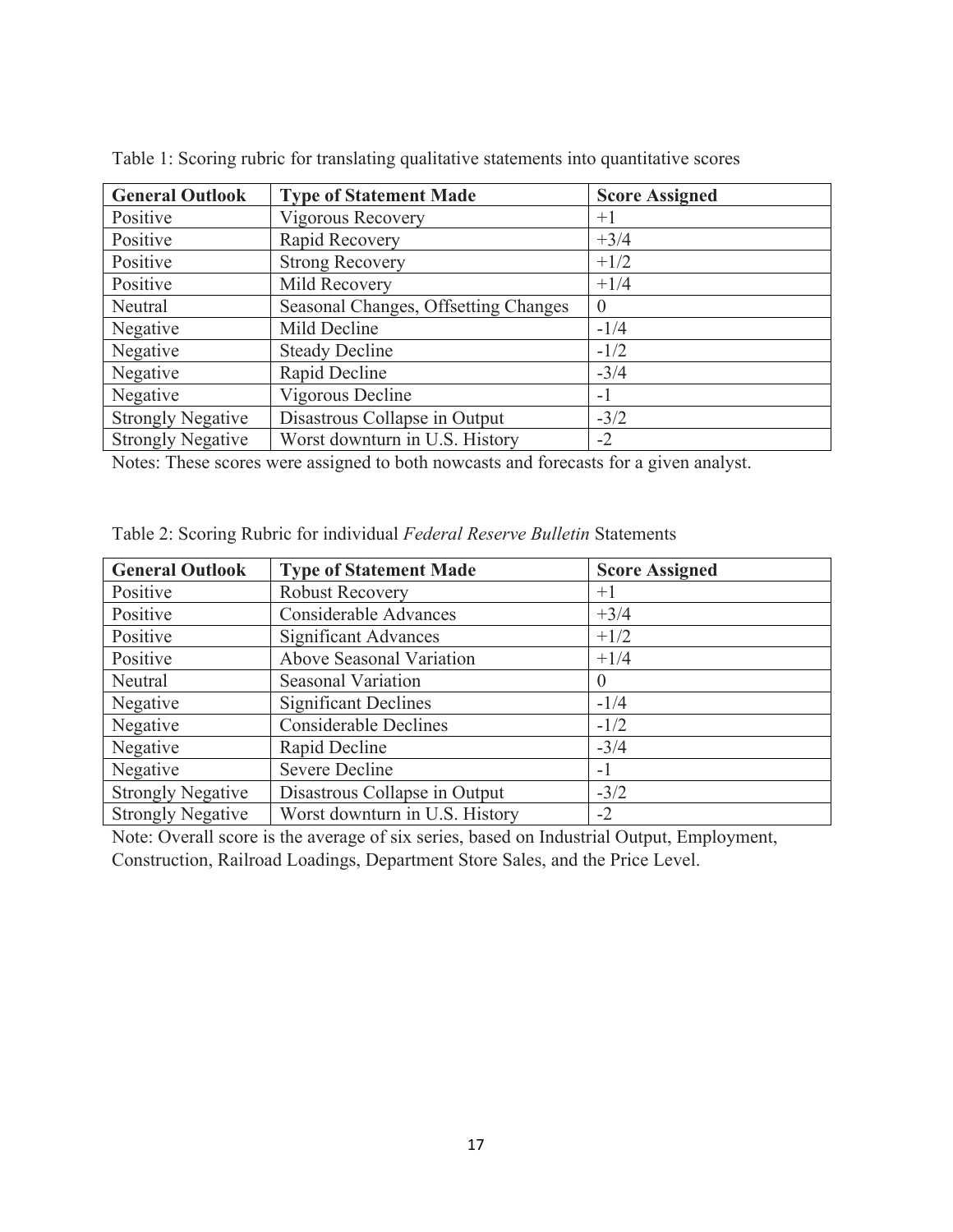| Number         | Criteria                                                 | Quantification                                                                     |
|----------------|----------------------------------------------------------|------------------------------------------------------------------------------------|
|                | low interest rates                                       | Commercial paper rates are below 5%                                                |
| $\overline{2}$ | time-money rates above call-money interest rates         | Time-money rates > call-money interest rates                                       |
| $\mathfrak{Z}$ | commercial paper rates above time-money interest rates   | Commercial paper rates > time-money interest rates                                 |
| $\overline{4}$ | interest rates on short-time money below bond yields     | Interest rates on short-time money < bond yields                                   |
| $\mathfrak{S}$ | production below normal                                  | Industrial production index is below 8                                             |
| 6              | the ratio of inventories to production of manufactured   | Ratio of manufacturing inventories to manufacturing production                     |
|                | goods is high and declining                              | >14 AND current>lagged (increasing)                                                |
| $\overline{7}$ | unfilled orders have been declining and are very low     | Unfilled steel order < $4$ AND current <lagged (increasing)<="" td=""></lagged>    |
| 8              | commodity prices were declining but are beginning to     | Produce Price Index declining (current PPI <lagged and<="" ppi)="" td=""></lagged> |
|                | stabilize                                                | lagged PPI declining (lagged PPI <twice lagged="" ppi)<="" td=""></twice>          |
| 9              | the ratio of raw material prices to finished commodities | Farm PPI/Industrial PPI <1.6 and declining (current <lagged)< td=""></lagged)<>    |
|                | prices is low but increasing                             |                                                                                    |
| 10             | employment is beginning to decline more slowly, or even  | Monthly change in employment lower than lagged monthly                             |
|                | to increase                                              | change AND current>lagged                                                          |
| 11             | payrolls have stabilized                                 | Absolute value of (change in payrolls x lagged change in                           |
|                |                                                          | payrolls $)<0.25$                                                                  |
| 12             | the stock market has begun increasing again              | Dow Jones Industrial Average>lagged DJIA                                           |

Table 3: Haney's criteria for predicting a trough and corresponding quantification

Notes: Criteria from Haney (1931, p. 157-8) which predict a trough in the business cycle. All data from Federal Reserve Economic Database.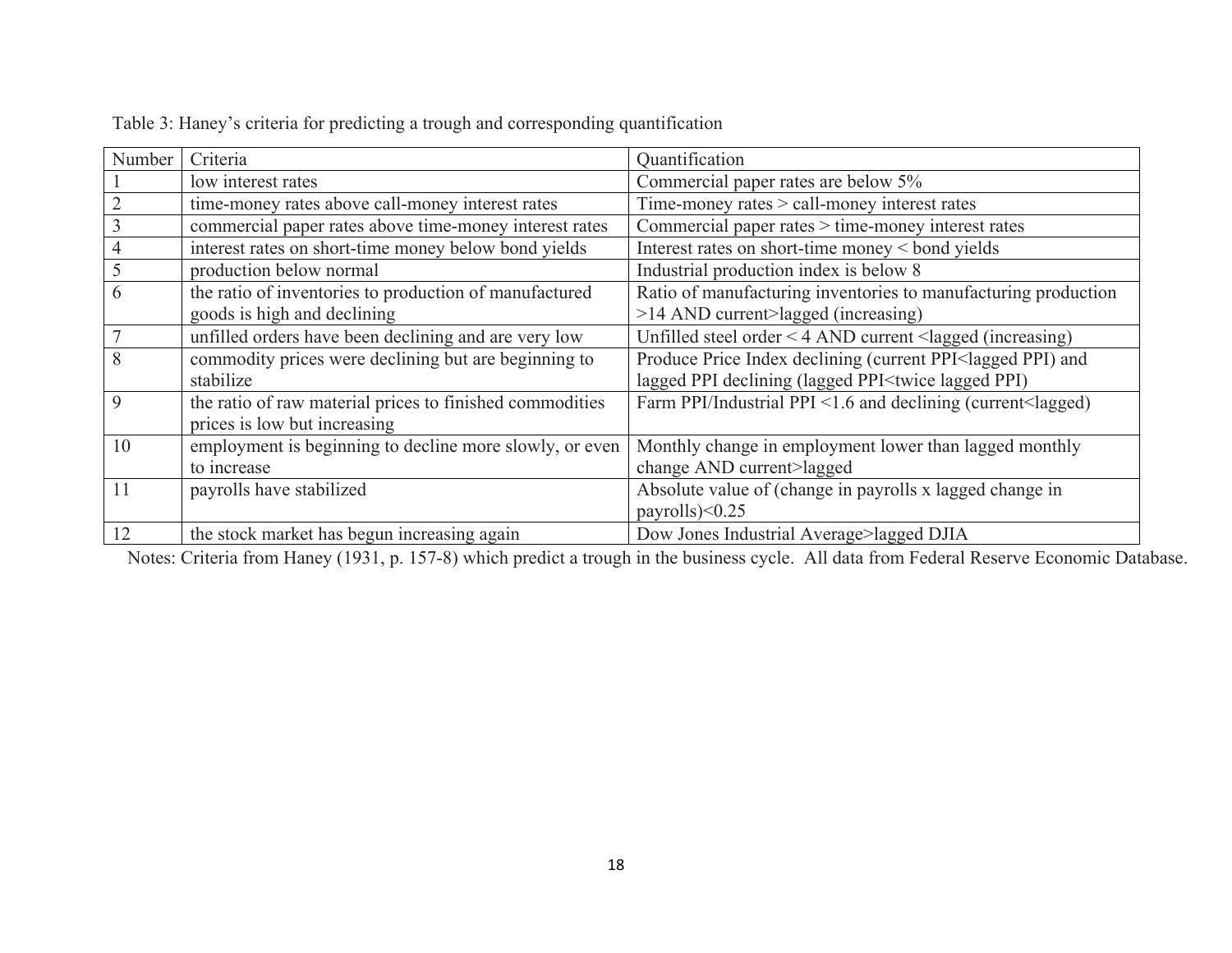| ear | Month           | Commercial<br>Paper | Time<br>Loans | Call<br>Money | <b>Treasury</b><br><b>Bonds</b> | Industrial<br>Production | Manufacturing<br>Production | Manuf.<br><b>Inventories</b> | <b>CPI</b> | Producer<br><b>Price Index</b> | Factory<br>Employment | Factory<br><b>Payrolls</b> | Dow-<br><b>Jones</b><br><b>Stock</b><br><b>Prices</b> | Unfilled<br><b>Steel</b><br>Orders | PPI<br>industrial | PPI farm |
|-----|-----------------|---------------------|---------------|---------------|---------------------------------|--------------------------|-----------------------------|------------------------------|------------|--------------------------------|-----------------------|----------------------------|-------------------------------------------------------|------------------------------------|-------------------|----------|
| 29  | -1              | 5.5                 | 7.7           | 7.1           | 4.7                             | 7.8                      | 7.3                         | 104.1                        | 17.1       | 16.5                           | 8216                  | 18.8                       | 307.3                                                 | 4.1                                | 15.7              | 26.7     |
| 29  | 2               | 5.6                 | 7.7           | 7.1           | 4.4                             | 7.8                      | 7.7                         | 105.6                        | 17.1       | 16.4                           | 8411                  | 20.1                       | 309.0                                                 | 4.1                                | 15.6              | 26.6     |
| 29  | 3               | 5.7                 | 8.0           | 9.1           | 4.6                             | 7.8                      | $8.0\,$                     | 104.8                        | 17.0       | 16.6                           | 8517                  | 20.5                       | 308.9                                                 | 4.4                                | 15.7              | 27.1     |
| 29  | $\overline{4}$  | 5.9                 | 8.7           | 8.9           | 4.8                             | 7.9                      | $8.2\,$                     | 105.5                        | 16.9       | 16.5                           | 8619                  | 20.7                       | 309.2                                                 | 4.4                                | 15.6              | 26.5     |
| 29  | 5               | 6.0                 | 8.8           | 8.9           | 5.1                             | 8.1                      | 8.3                         | 107.3                        | 17.0       | 16.3                           | 8609                  | 20.7                       | 310.3                                                 | 4.3                                | 15.6              | 25.8     |
| 29  | 6               | 6.0                 | 8.1           | 7.7           | 4.8                             | $8.1\,$                  | $8.2\,$                     | 107.0                        | 17.1       | 16.4                           | 8630                  | 20.4                       | 316.5                                                 | 4.3                                | 15.6              | 26.1     |
| 29  | $\overline{7}$  | 6.0                 | 7.8           | 9.2           | 4.6                             | 8.2                      | $8.0\,$                     | 108.6                        | 17.3       | 16.6                           | 8674                  | 19.7                       | 341.5                                                 | 4.1                                | 15.6              | 27.1     |
| 29  | 8               | 6.1                 | 8.9           | 8.2           | 4.7                             | $8.2\,$                  | 8.1                         | 109.2                        | 17.3       | 16.6                           | 8826                  | 20.6                       | 359.2                                                 | 3.7                                | 15.5              | 27.1     |
| 29  | 9               | 6.1                 | 8.9           | 8.5           | 4.6                             | $8.1\,$                  | $8.2\,$                     | 110.8                        | 17.3       | 16.6                           | 8912                  | 20.8                       | 362.4                                                 | 3.9                                | 15.6              | 26.9     |
| 29  | 10              | 6.1                 | 7.8           | 6.4           | 4.4                             | 8.0                      | 8.1                         | 110.8                        | 17.3       | 16.4                           | 8805                  | 20.6                       | 291.5                                                 | 4.1                                | 15.6              | 26.2     |
| 29  | 11              | 5.4                 | 5.5           | 5.4           | 3.5                             | 7.6                      | 7.3                         | 111.7                        | 17.3       | 16.1                           | 8447                  | 19.0                       | 228.2                                                 | 4.1                                | 15.5              | 25.5     |
| 29  | 12              | 5.0                 | 4.8           | 4.8           | 3.0                             | 7.2                      | 6.5                         | 111.9                        | 17.2       | 16.1                           | 8133                  | 18.4                       | 247.2                                                 | 4.4                                | 15.4              | 25.7     |
| 30  | $\mathbf{1}$    | 4.9                 | 4.7           | 4.6           | 3.4                             | 7.2                      | 6.8                         | 112.1                        | 17.1       | 15.9                           | 7930                  | 17.5                       | 255.7                                                 | 4.5                                | 15.2              | 25.5     |
| 30  | $\overline{2}$  | 4.6                 | 4.7           | 4.3           | 3.4                             | 7.2                      | 7.1                         | 111.5                        | 17.0       | 15.7                           | 7944                  | 18.1                       | 267.4                                                 | 4.5                                | 15.1              | 24.7     |
| 30  | $\mathbf{3}$    | 4.1                 | 4.1           | 3.7           | 3.0                             | 7.1                      | 7.1                         | 111.8                        | 16.9       | 15.5                           | 7909                  | 18.1                       | 278.3                                                 | 4.6                                | 15.0              | 23.9     |
| 30  | $\overline{4}$  | 3.9                 | 4.1           | 4.0           | 3.0                             | $7.0\,$                  | 7.2                         | 111.2                        | 17.0       | 15.5                           | 7865                  | 17.9                       | 285.5                                                 | 4.4                                | 15.0              | 24.2     |
| 30  | 5               | 3.7                 | 3.5           | 3.1           | 2.4                             | 6.9                      | 7.1                         | 111.3                        | 16.9       | 15.3                           | 7727                  | 17.4                       | 266.7                                                 | 4.1                                | 14.9              | 23.5     |
| 30  | 6               | 3.4                 | 2.9           | 2.6           | 1.9                             | 6.7                      | 6.7                         | 111.4                        | 16.8       | 15.0                           | 7566                  | 16.8                       | 243.2                                                 | 4.0                                | 14.6              | 22.5     |
| 30  | $\tau$          | 3.2                 | 2.8           | 2.2           | 1.8                             | 6.4                      | 6.1                         | 111.2                        | 16.6       | 14.5                           | 7304                  | 15.4                       | 229.8                                                 | 4.0                                | 14.4              | 21.0     |
| 30  | 8               | 3.0                 | 2.6           | 2.2           | 1.5                             | 6.3                      | 6.1                         | 111.2                        | 16.5       | 14.5                           | 7243                  | 15.2                       | 228.8                                                 | 3.6                                | 14.2              | 21.4     |
| 30  | 9               | 3.0                 | 2.6           | 2.2           | 1.8                             | 6.2                      | 6.3                         | 109.8                        | 16.6       | 14.5                           | 7323                  | 15.4                       | 225.0                                                 | 3.4                                | 14.2              | 21.5     |
| 30  | 10              | 3.0                 | 2.5           | 2.0           | 1.7                             | 6.0                      | 5.9                         | 107.2                        | 16.5       | 14.3                           | 7169                  | 15.1                       | 198.8                                                 | 3.5                                | 14.0              | 20.8     |
| 30  | 11              | 3.0                 | 2.2           | 2.0           | 1.4                             | 5.9                      | 5.5                         | 106.1                        | 16.4       | 14.0                           | 6894                  | 14.0                       | 181.0                                                 | 3.6                                | 13.8              | 20.0     |
| 30  | 12              | 2.9                 | 2.2           | 2.2           | 1.5                             | 5.7                      | 5.2                         | 100.9                        | 16.1       | 13.7                           | 6698                  | 13.7                       | 172.2                                                 | 3.9                                | 13.6              | 19.0     |
| 31  | $\mathbf{1}$    | 2.8                 | 2.1           | 1.6           | 1.2                             | 5.7                      | 5.3                         | 99.1                         | 15.9       | 13.5                           | 6467                  | 12.7                       | 167.3                                                 | 4.1                                | 13.4              | 18.4     |
| 31  | 2               | 2.5                 | 1.9           | 1.5           | 1.1                             | 5.7                      | 5.6                         | 97.2                         | 15.7       | 13.2                           | 6522                  | 13.5                       | 181.6                                                 | $4.0\,$                            | 13.3              | 17.7     |
| 31  | $\mathfrak{Z}$  | 2.5                 | 2.1           | 1.6           | 1.4                             | 5.8                      | 5.8                         | 95.5                         | 15.6       | 13.1                           | 6559                  | 13.8                       | 180.1                                                 | 4.0                                | 13.1              | 17.8     |
| 31  | $\overline{4}$  | 2.4                 | 2.1           | 1.5           | 1.5                             | 5.9                      | 5.9                         | 93.0                         | 15.5       | 12.9                           | 6557                  | 13.5                       | 158.0                                                 | 3.9                                | 12.9              | 17.7     |
| 31  | 5               | 2.1                 | 1.7           | 1.5           | 0.9                             | 5.8                      | 5.8                         | 92.6                         | 15.3       | 12.6                           | 6507                  | 13.3                       | 141.5                                                 | 3.6                                | 12.8              | 16.9     |
| 31  | 6               | 2.1                 | 1.4           | 1.5           | 0.6                             | 5.6                      | 5.5                         | 92.0                         | 15.1       | 12.4                           | 6362                  | 12.7                       | 139.3                                                 | 3.5                                | 12.6              | 16.5     |
| 31  | $7\overline{ }$ | 2.0                 | 1.4           | 1.5           | 0.4                             | 5.6                      | 5.3                         | 90.9                         | 15.1       | 12.4                           | 6271                  | 12.1                       | 145.4                                                 | 3.4                                | 12.6              | 16.4     |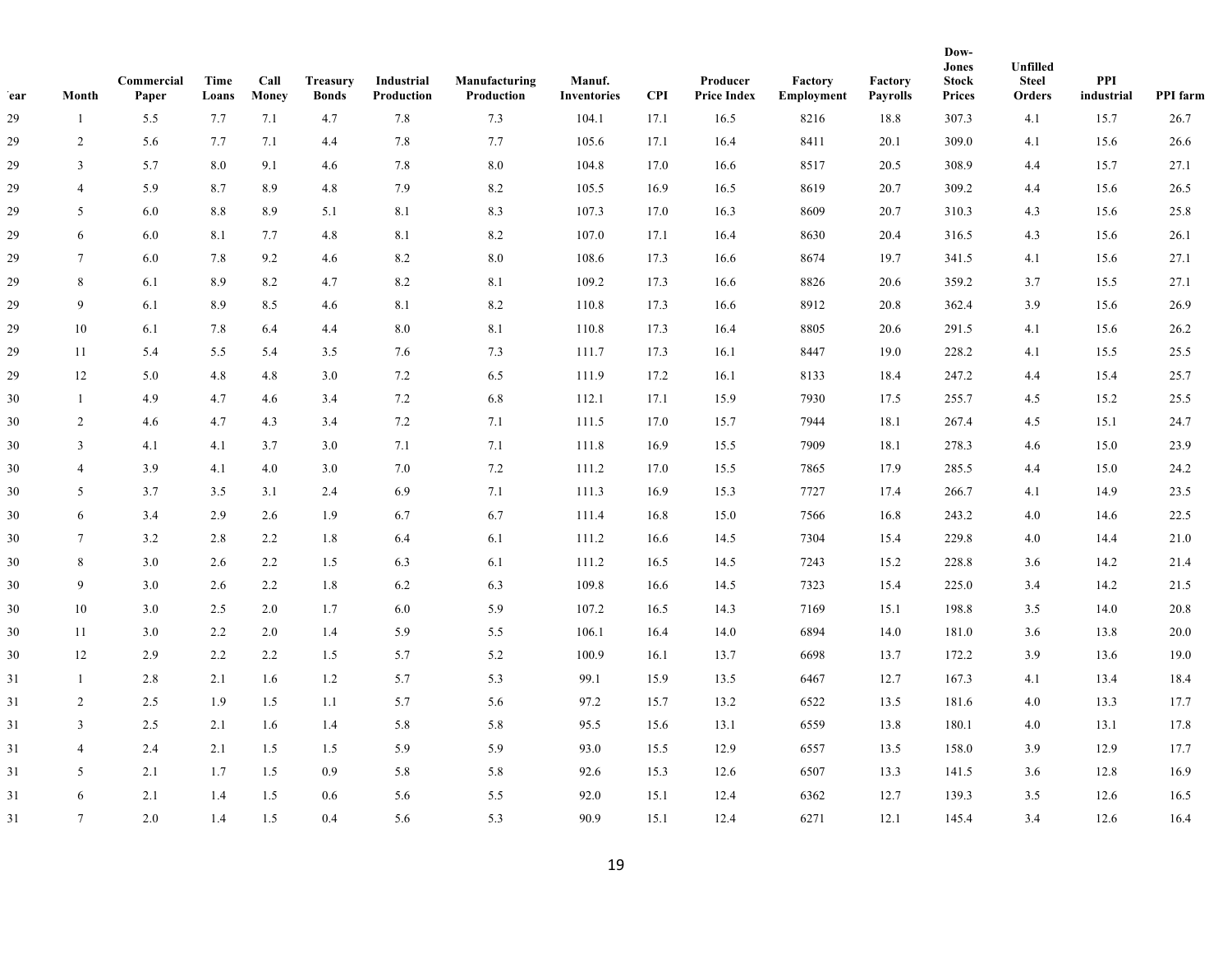| 31 | 8              | 1.9 | 1.5 | 1.5 | 0.4     | 5.4 | 5.2     | 89.8 | 15.1 | 12.4 | 6290 | 12.0 | 139.8 | 3.2     | 12.6 | 16.1     |
|----|----------------|-----|-----|-----|---------|-----|---------|------|------|------|------|------|-------|---------|------|----------|
| 31 | 9              | 1.9 | 1.7 | 1.5 | 0.5     | 5.1 | 5.1     | 88.8 | 15.0 | 12.3 | 6318 | 11.6 | 118.4 | 3.1     | 12.6 | 15.3     |
| 31 | 10             | 3.4 | 3.2 | 2.1 | 1.7     | 4.9 | 4.8     | 87.2 | 14.9 | 12.1 | 6091 | 11.2 | 98.1  | 3.1     | 12.4 | 14.8     |
| 31 | 11             | 4.0 | 3.5 | 2.5 | 1.8     | 4.9 | 4.6     | 86.2 | 14.7 | 12.1 | 5869 | 10.6 | 103.4 | 2.9     | 12.5 | 14.8     |
| 31 | 12             | 4.0 | 3.4 | 2.7 | 2.4     | 4.8 | 4.3     | 83.4 | 14.6 | 11.8 | 5806 | 10.5 | 82.8  | 2.7     | 12.3 | 14.1     |
| 32 |                | 4.0 | 3.6 | 2.7 | 2.5     | 4.7 | $4.3$   | 81.6 | 14.3 | 11.6 | 5648 | 9.8  | 78.6  | 2.7     | 12.2 | 13.3     |
| 32 | 2              | 3.9 | 3.6 | 2.5 | 2.4     | 4.6 | 4.4     | 81.0 | 14.1 | 11.4 | 5743 | 10.1 | 78.9  | 2.6     | 12.1 | 12.8     |
| 32 | 3              | 3.5 | 3.1 | 2.5 | 2.3     | 4.5 | 4.3     | 80.7 | 14.0 | 11.4 | 5657 | 9.6  | 81.1  | 2.5     | 12.0 | 12.7     |
| 32 | $\overline{4}$ | 3.4 | 2.7 | 2.5 | 1.1     | 4.2 | 4.1     | 79.8 | 13.9 | 11.3 | 5470 | 9.0  | 64.1  | 2.3     | 12.0 | 12.4     |
| 32 | 5              | 3.0 | 1.6 | 2.5 | 0.3     | 4.1 | 4.0     | 79.0 | 13.7 | 11.1 | 5259 | 8.5  | 51.9  | 2.2     | 11.9 | 11.8     |
| 32 | 6              | 2.8 | 1.5 | 2.5 | 0.3     | 3.9 | 3.9     | 77.0 | 13.6 | 11.0 | 5097 | 7.9  | 46.9  | 2.0     | 11.9 | 11.6     |
| 32 | $\tau$         | 2.6 | 1.4 | 2.1 | $0.2\,$ | 3.8 | 3.6     | 75.2 | 13.6 | 11.1 | 4923 | 7.4  | 47.8  | $2.0\,$ | 11.8 | 12.1     |
| 32 | 8              | 2.2 | 1.4 | 2.0 | 0.1     | 3.9 | 3.7     | 73.8 | 13.5 | 11.2 | 5059 | 7.5  | 64.4  | 2.0     | 11.9 | 12.4     |
| 32 | 9              | 2.1 | 1.3 | 2.0 | 0.0     | 4.2 | 4.2     | 72.0 | 13.4 | 11.3 | 5333 | 8.1  | 71.0  | 2.0     | 11.9 | 12.4     |
| 32 | 10             | 1.9 | 1.0 | 1.4 | 0.0     | 4.3 | $4.2\,$ | 70.1 | 13.3 | 11.1 | 5423 | 8.5  | 65.3  | 2.0     | 11.9 | 11.8     |
| 32 | 11             | 1.7 | 0.5 | 1.0 | 0.0     | 4.3 | 4.1     | 69.1 | 13.2 | 11.0 | 5350 | 8.1  | 62.2  | 2.0     | 11.9 | 11.8     |
| 32 | 12             | 1.5 | 0.5 | 1.0 | 0.0     | 4.2 | 3.8     | 66.1 | 13.1 | 10.8 | 5252 | 7.9  | 58.9  | 2.0     | 11.7 | $11.1\,$ |
| 33 |                | 1.4 | 0.5 | 1.0 | 0.1     | 4.2 | 3.9     | 65.3 | 12.9 | 10.5 | 5110 | 7.4  | 61.9  | 1.9     | 11.4 | 10.8     |
| 33 | 2              | 1.4 | 0.7 | 1.0 | 0.0     | 4.2 | 3.9     | 64.8 | 12.7 | 10.3 | 5227 | 7.7  | 55.2  | 1.9     | 11.2 | 10.3     |
| 33 | 3              | 2.8 | 2.9 | 3.3 | 1.3     | 3.9 | $3.6$   | 64.7 | 12.6 | 10.4 | 5029 | 7.1  | 57.8  | $1.8\,$ | 11.2 | $10.8\,$ |
| 33 | 4              | 2.6 | 1.3 | 1.4 | 0.5     | 4.2 | $4.2\,$ | 63.6 | 12.6 | 10.4 | 5160 | 7.5  | 66.7  | 1.9     | 11.1 | 11.2     |
| 33 | 5              | 2.1 | 1.0 | 1.0 | 0.3     | 4.9 | 4.8     | 63.2 | 12.6 | 10.8 | 5399 | 8.3  | 83.3  | 1.9     | 11.3 | 12.7     |
| 33 | 6              | 1.7 | 0.9 | 1.0 | 0.1     | 5.7 | 5.6     | 63.4 | 12.7 | 11.2 | 5781 | 9.2  | 93.8  | 2.1     | 11.7 | 13.4     |
| 33 | $\tau$         | 1.5 | 1.2 | 1.0 | 0.2     | 6.2 | 5.9     | 64.2 | 13.1 | 11.9 | 6155 | 9.9  | 98.6  | 2.0     | 12.3 | 15.2     |
| 33 | 8              | 1.5 | 1.1 | 1.0 | 0.0     | 6.0 | 5.7     | 66.3 | 13.2 | 12.0 | 6570 | 11.0 | 98.9  | 1.9     | 12.6 | 14.6     |
| 33 | 9              | 1.3 | 0.6 | 0.8 | 0.0     | 5.6 | 5.6     | 68.0 | 13.2 | 12.2 | 6860 | 11.5 | 99.5  | 1.8     | 13.0 | 14.4     |
| 33 | 10             | 1.3 | 0.7 | 0.8 | 0.1     | 5.3 | 5.2     | 69.7 | 13.2 | 12.3 | 6827 | 11.4 | 91.7  |         | 13.1 | 14.1     |
| 33 | 11             | 1.3 | 0.8 | 0.8 | 0.2     | 5.0 | 4.7     | 71.3 | 13.2 | 12.3 | 6555 | 10.5 | 95.5  |         | 13.1 | 14.3     |
| 33 | 12             | 1.4 | 1.1 | 0.9 | 0.3     | 5.1 | 4.6     | 73.5 | 13.2 | 12.2 | 6413 | 10.4 | 99.1  |         | 13.2 | 14.0     |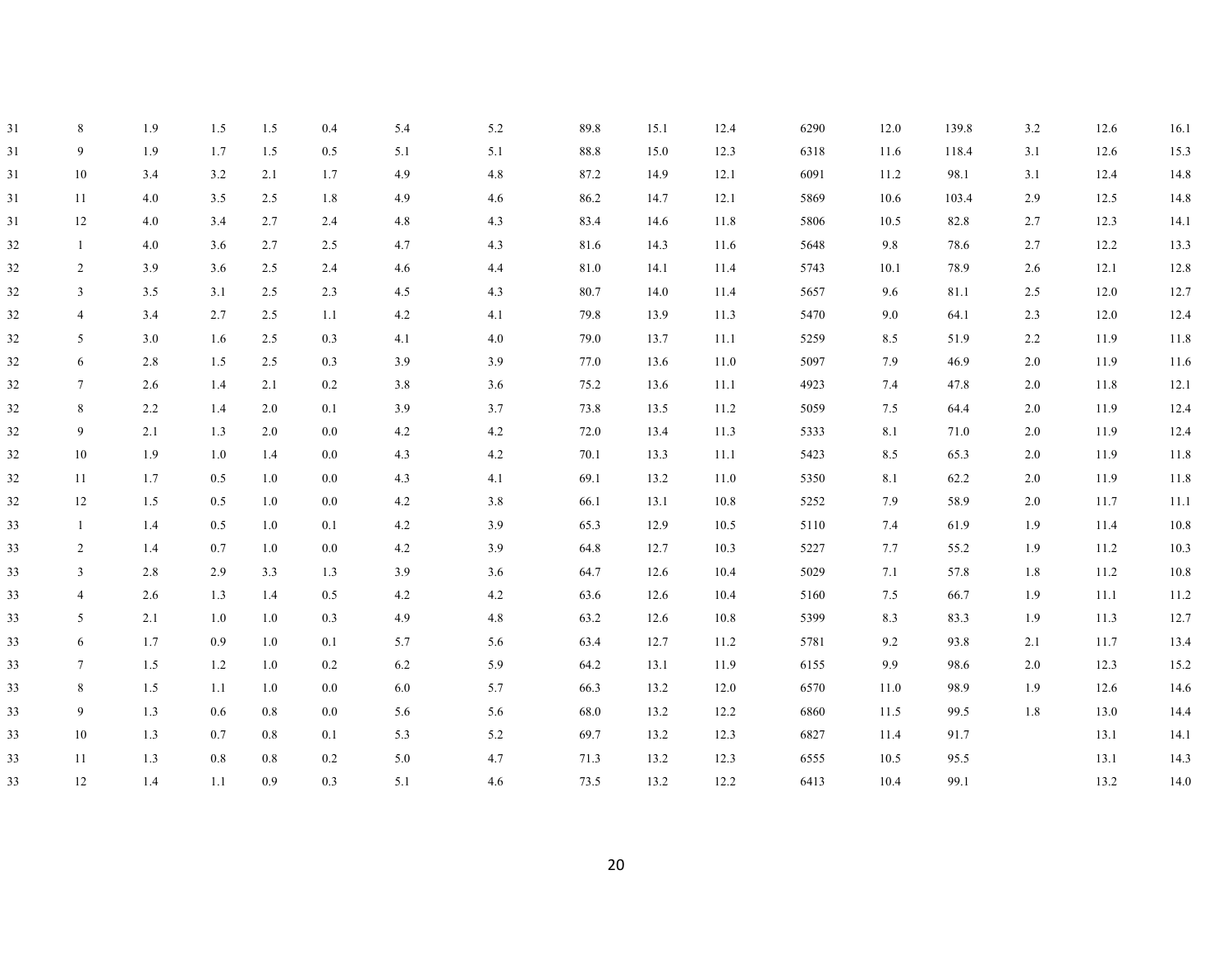### **Appendix B: Figures**





Notes: Changes in industrial production scaled by a factor of 3. Nowcast and Fed index scoring described in text. Industrial Production data from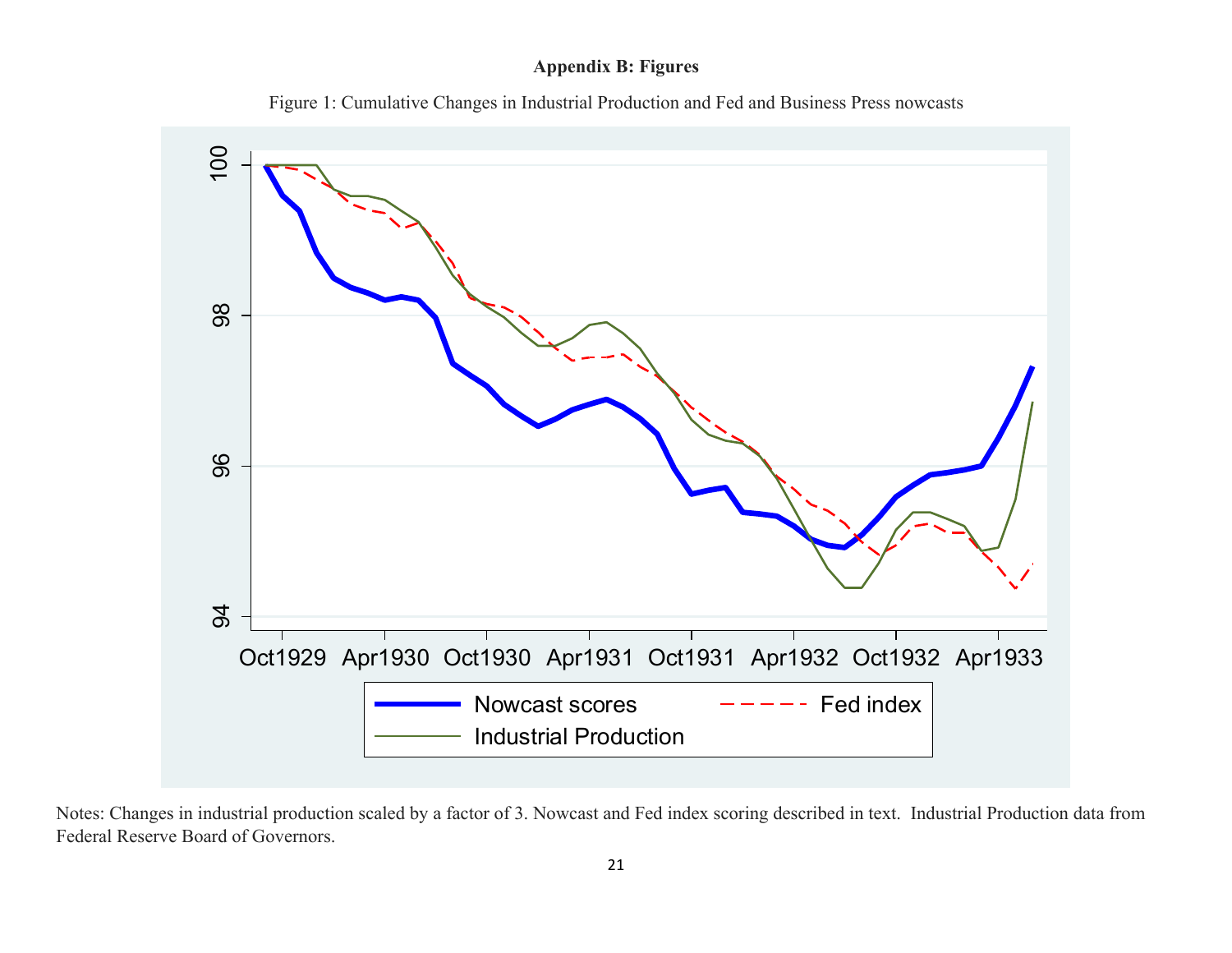Figure 2: Fed and Business Press Nowcasts

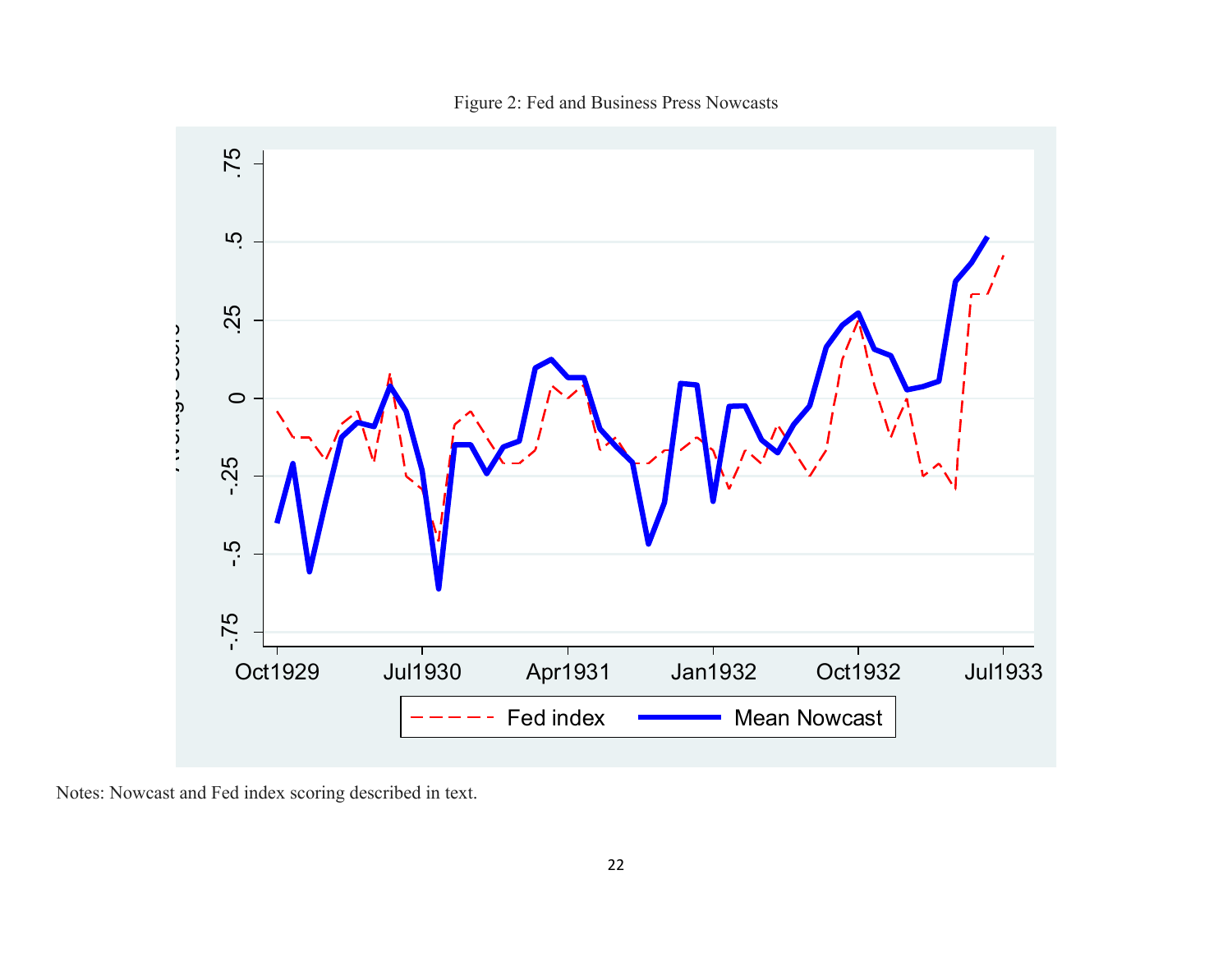

Notes: Nowcast and Fed index scoring described in text. Two-quarter ahead values of Fed index used as nowcast forecasts for next quarter with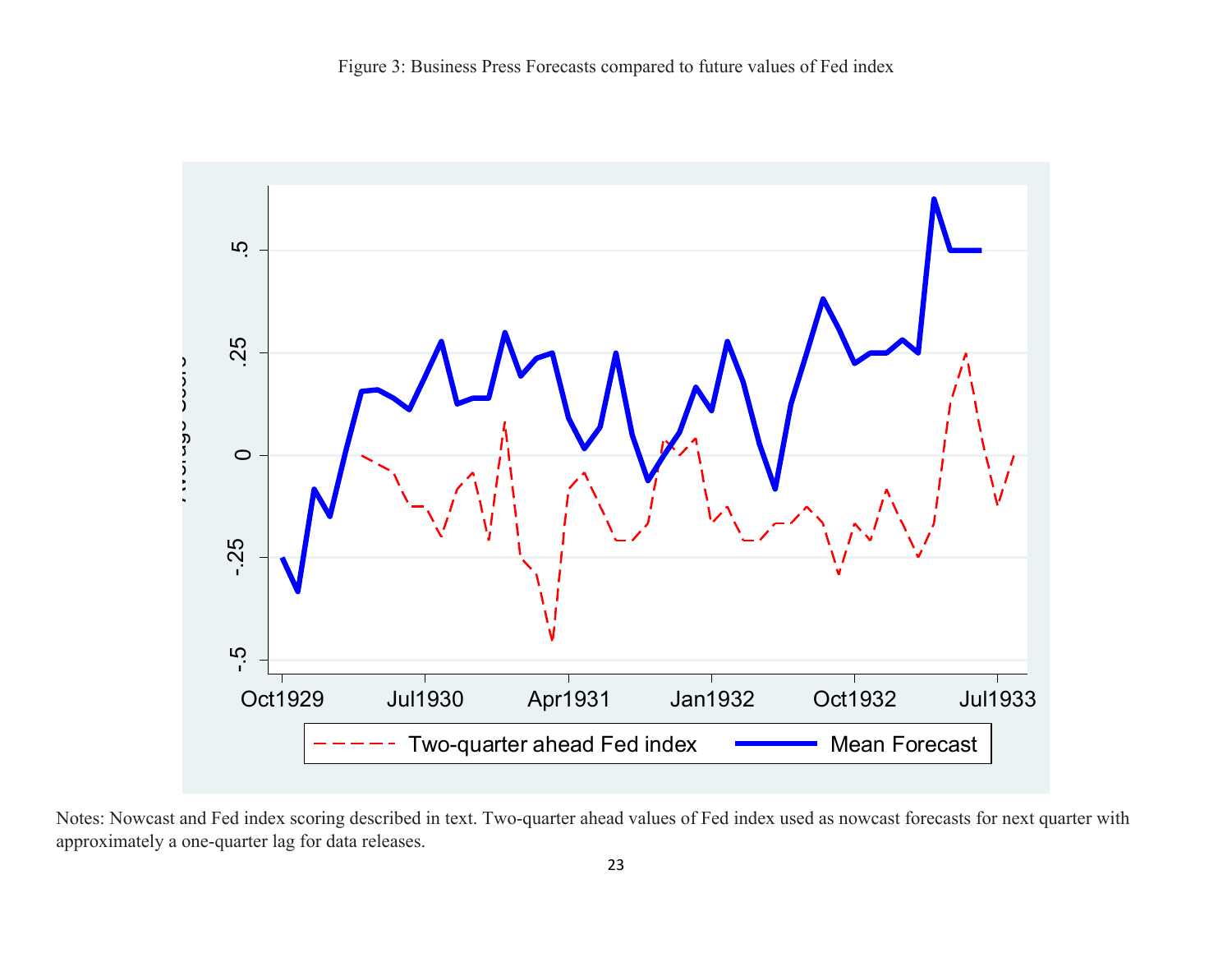Figure 4: Monthly Ratio of Forecasts to Nowcasts

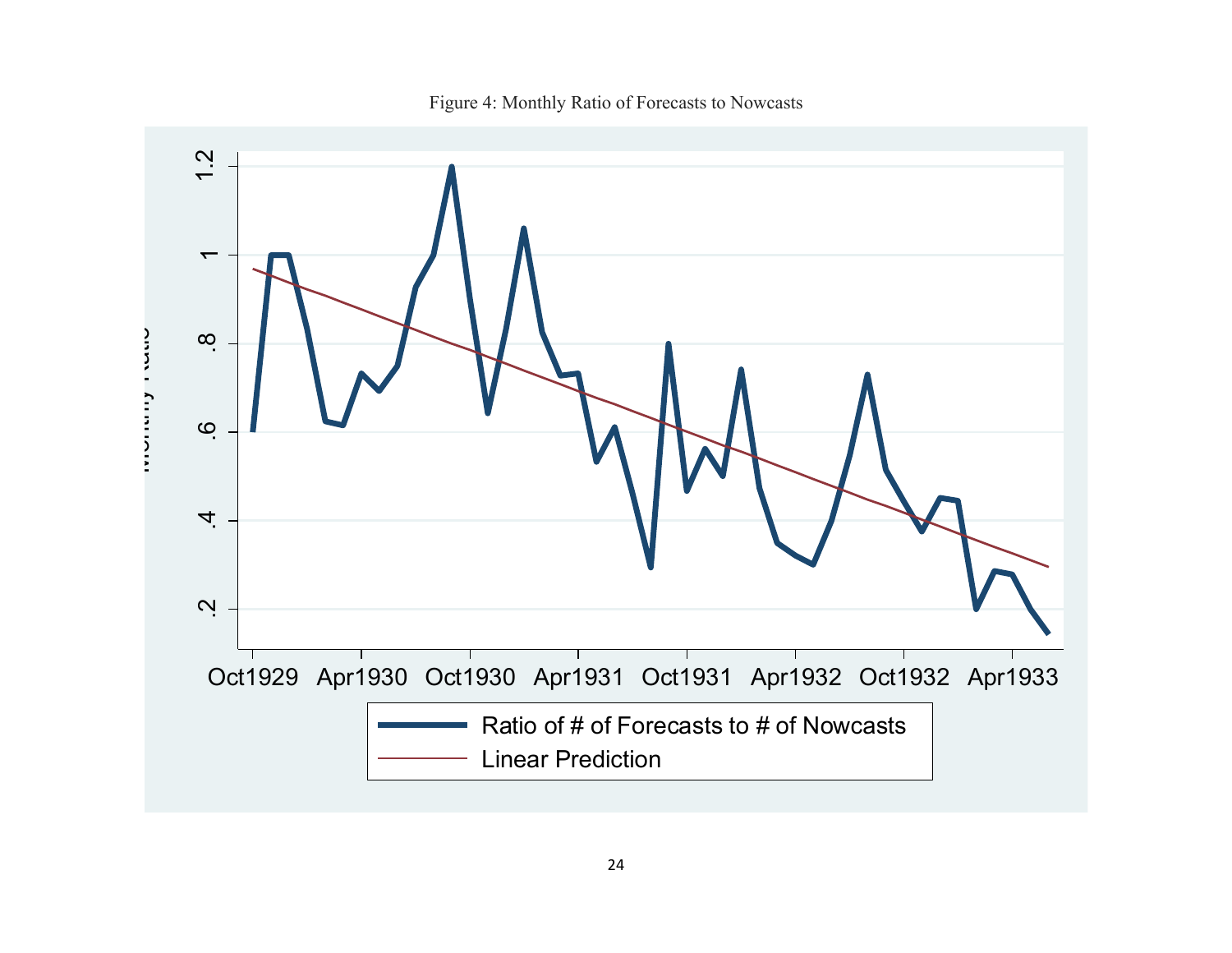Figure 5: Number of Haney's conditions satisfied



Note: Number of Haney's (1931) conditions for a business cycle trough satisfied out of 12. Blue bars indicate recession periods, so actual trough is March 1933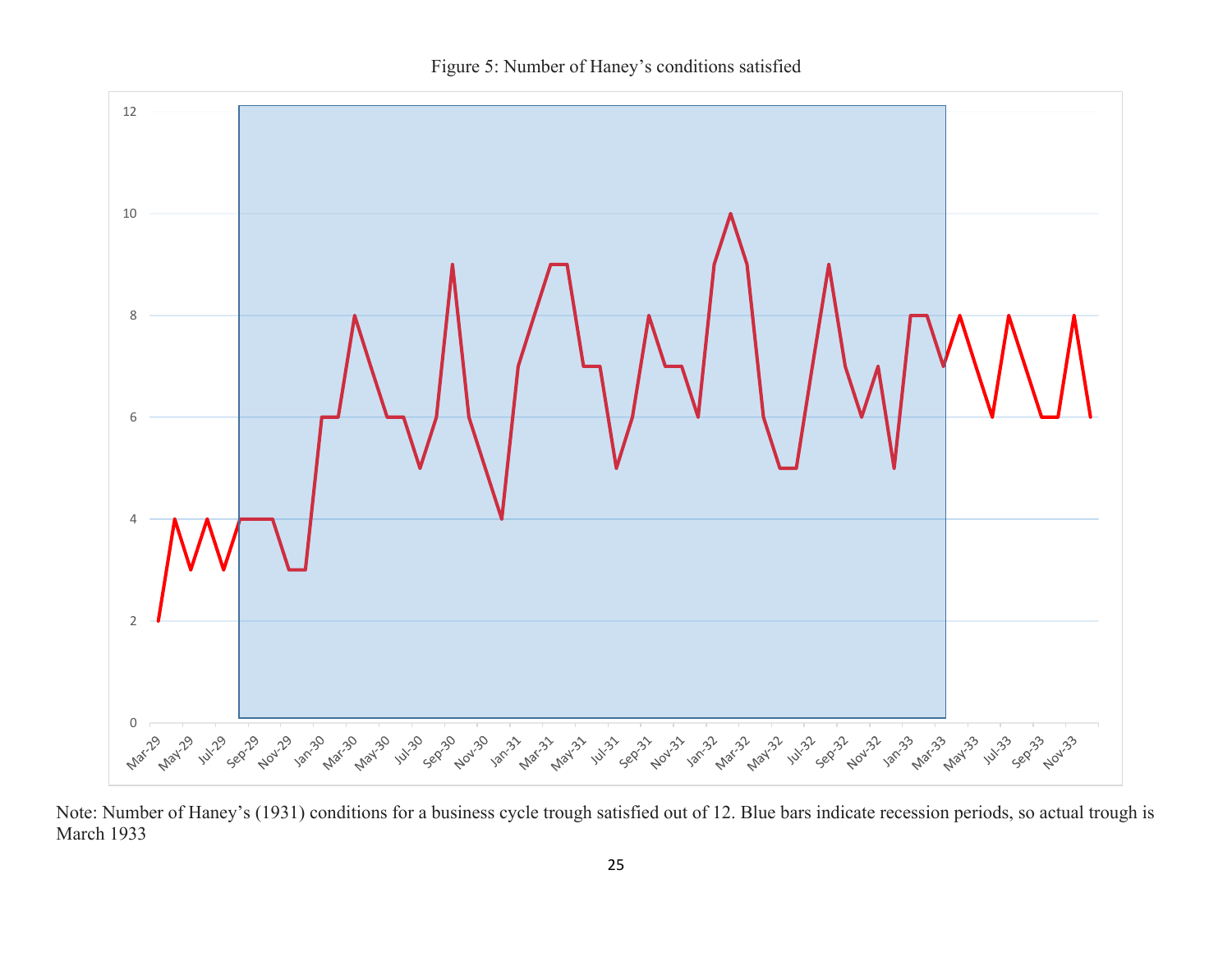#### **Appendix A:**

**Business analysts making nowcasts and forecasts** Advertising Federation of America American Banker's Association American Federation of Labor American Iron and Steel Institute American Machinist American Metals Market American Petroleum Institute American Tobacco Ayres Cleveland Trust Babson Baldwin Locomotive Bank of America Banker's Journal Barnes of National Business Survey Conference Betron, Griscom and Co. **Bradstreet** Broadstreet Brooklyn Trust Brookmire Economic Service Builder's Outlook Bureau of Labor Statistics Business Bureau Indiana University California Chamber of Commerce Central Republic Bank of Chicago Central Republic Trust of Chicago Chain Store Age Chase National Bank Chatham Phoenix National Bank Chemical Bank and Trust Chicago Fed President Cleveland Trust Coal Age Commercial and Financial Chronicle Conference of Statisticians in Business Continental Can Cotton Textile Merchants Dawes (former president of Reconstruction Finance Corporation) Dr. Handy, Brookings Institution Dr. J. M. Keynes

Dr. Lewis Haney (NYU) Dr. Mills (Columbia) Dr. Nadler, (NYU) Dry Goods Trade Observer Dun and Bradstreet Dun and National Credit Office Dun's Review Ernst and Ernst F. W. Dodge First Minneapolis Trust Co. First National Bank of Boston First National Bank of Chicago First National Bank of Chicago First National Bank of NY Fleischer American National Bank of Indiana Fletcher American National Bank Foreman State National Bank of Chicago General Electric Goodyear Tire and Rubber Guaranty Trust of New York Guardian Detroit Union Group Guardian Trust of Cleveland Guardian Union Trust of Michigan Halsey, Stewart, and Co. Hardware Age Henry Ford Hibernia Bank and Trust Co. of New Orleans Horwath and Horwath IBM Indiana Limestone Indiana University Investment Bankers Association of America Iron Age Irving Trust J. Henry Schroeder Banking Corp. J.C. Penny John D. Rockefeller La Salle Extension University Lehman Bros. Lewis E. Pierson, Irving Trust Co. Lincoln Cromwell Los Angeles Chamber of Commerce Marine Trust Co. of Buffalo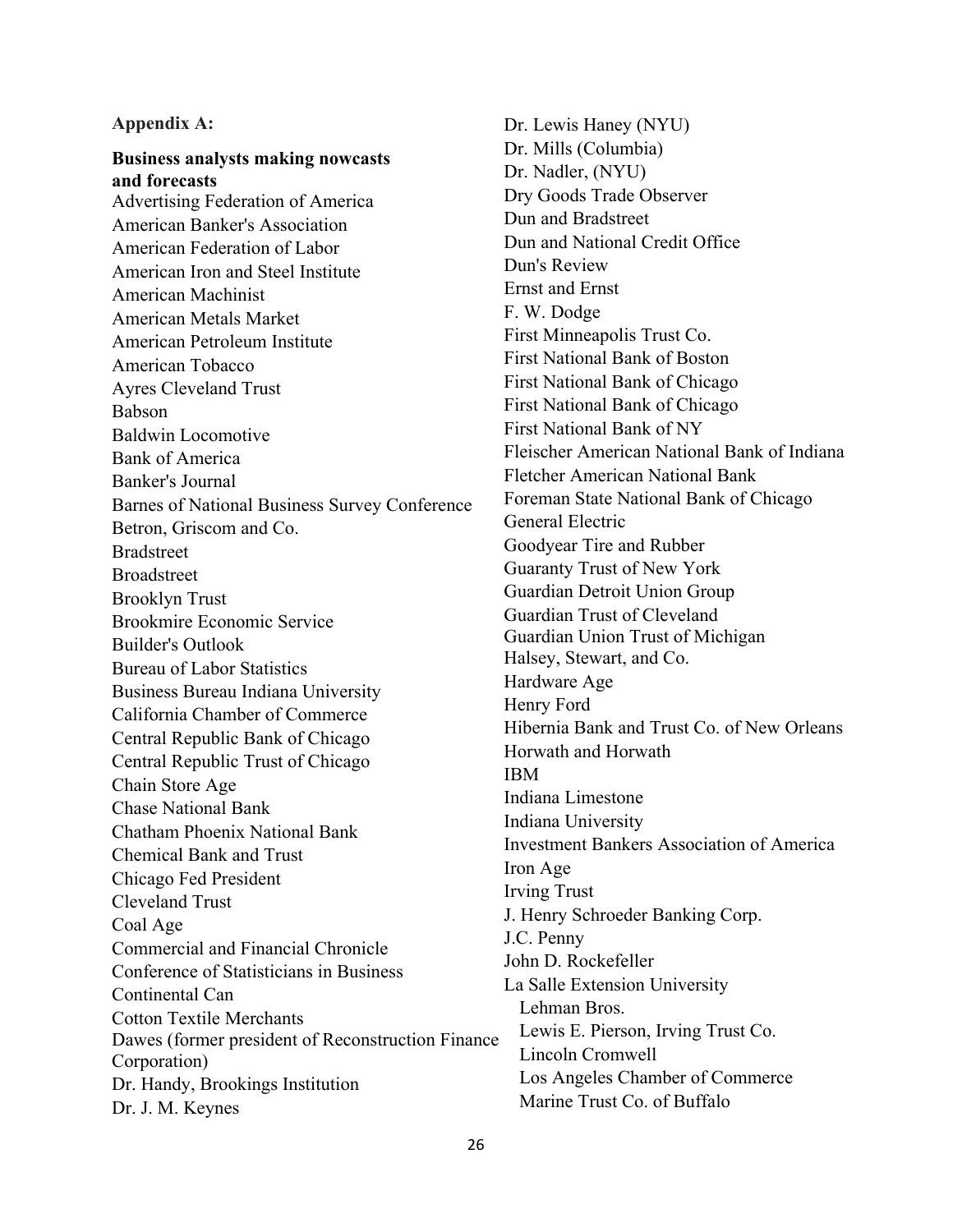Mercantile Bank and Trust Co. Midland Bank of Cleveland Mr. Edie of American Capital National Association of Credit Men National Association of Manufacturers National Association of Purchasing Agents National Association of Real Estate Boards National Business Conference-Baldwin National City Bank of New York National Credit Corp. National Drygoods Retail Association National Industrial Conference Board Statisticians National Lumber Association National Shawmut Bank of Boston New Jersey Bankers New York Central Railroad New York Times New York Times Annalist Newspaper Editorial Newspaper Editorial Forecast Northwest Bank Corporation of Minneapolis Northwest National Bank Ohio State University President B&O Railroad Proctor and Gamble Purchasing Agents Reports from Federal Reserve Districts Schwab Secretary of Commerce Hoover (Chapin) Secretary of Commerce P. Lamont Security First National Bank of LA Silberling Sir Josiah Stamp Sloan, CEO General Motors Standard American Corporation of Chicago Standard Oil of Indiana Standard Oil of New Jersey Steiner American Institute of Banking Swift and Co. Union Guardian Trust of Detroit Union Trust of Cleveland University Atlas Cement Co. University of Buffalo

University of Indiana University of Minnesota University of Texas U.S. Building and Loan League U.S. Chamber of Commerce U.S. Steel Wells Fargo Bank Westinghouse Wisconsin Bank Shares President of Woolworth's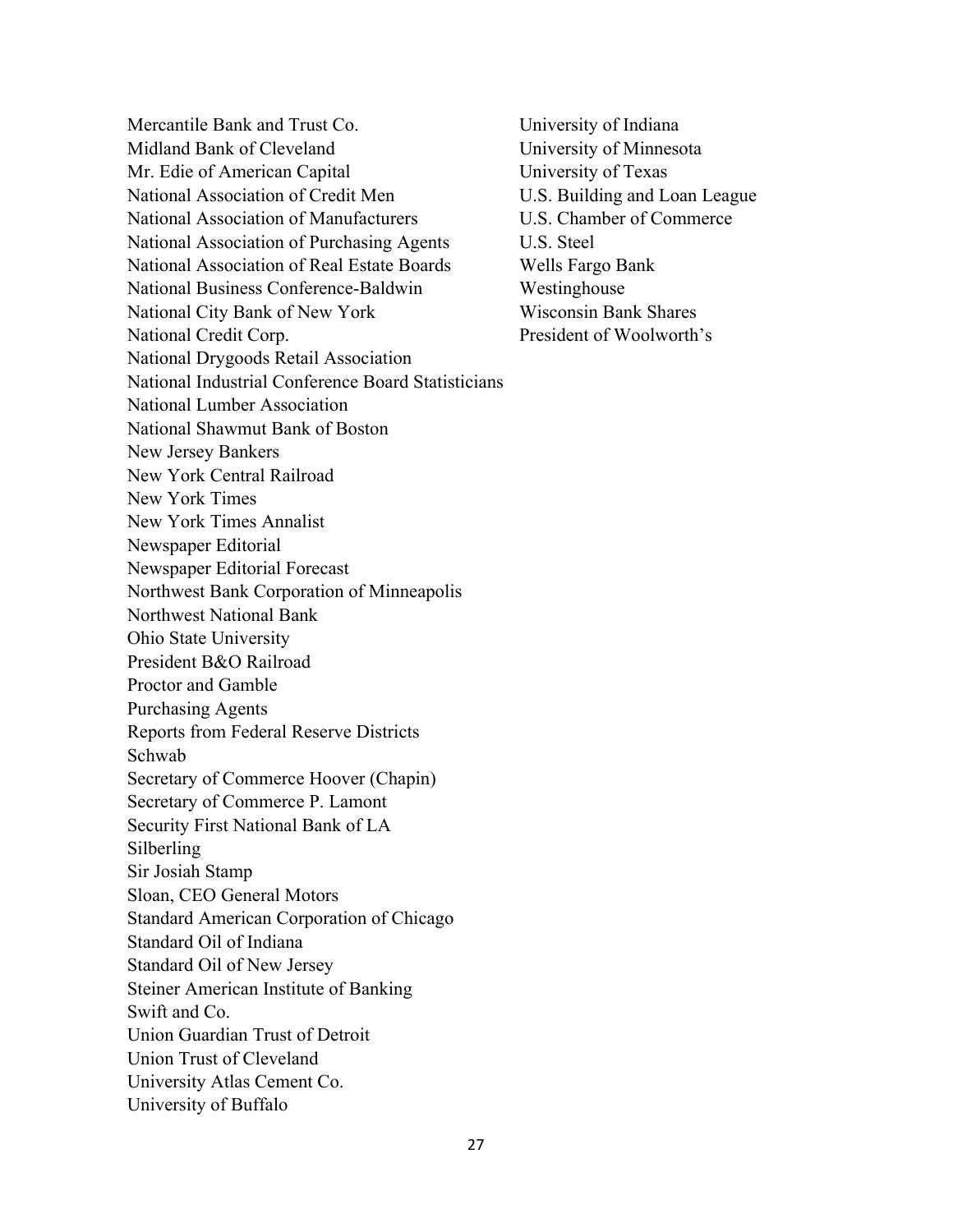Appendix B: Timeline of economic events and correspondence to nowcasts and forecasts

After the Great Crash business analysts were generally pessimistic. On November  $9<sup>th</sup>$  of 1929, Iron Age, a steel industry publication, said that the stock crash made buyers of steel more cautious, and automakers quoted in the CFC said that "an unmistakable atmosphere of caution and a more frank and searching view of the general business situation." After a pause early in 1930, the first banking crisis accelerated the downturn in mid-1930 which the business press was generally able to track in real-time. However, they forecasted a speedy recovery, contrary to what was to come. As an example, Babson indicated that there was no reason to believe that the present slump will last much longer (New York Times, October 24, 1930).

The downturn was severe in mid-1931, and the nowcasts, while exhibiting some fluctuations were generally pessimistic, while the forecasts continued to be optimistic. However, after the United Kingdom departed from the gold standard and the Federal Reserve raised interest rates, an even more severe banking and financial crisis resulted. The business press nowcasts do get more pessimistic during the period, and the forecasts do become somewhat less optimistic during the period.

There was another banking panic originating in Chicago in early 1932 (Wicker 2000), which caused the economic indicators to decline with the nowcasts. The forecasts become pessimistic, though they are still significantly higher than the actual future performance of the economy. There is a significant increase in optimism after some legislation to fight the Depression was passed. (National City discusses this in the March  $1<sup>st</sup>$  edition of the NYT). There is a revival in business conditions in the Fall of 1932. Babson argues that business has hit bottom and that the worst was over as prices and the stock market were rising (September 8<sup>th</sup>) issue of the NYT).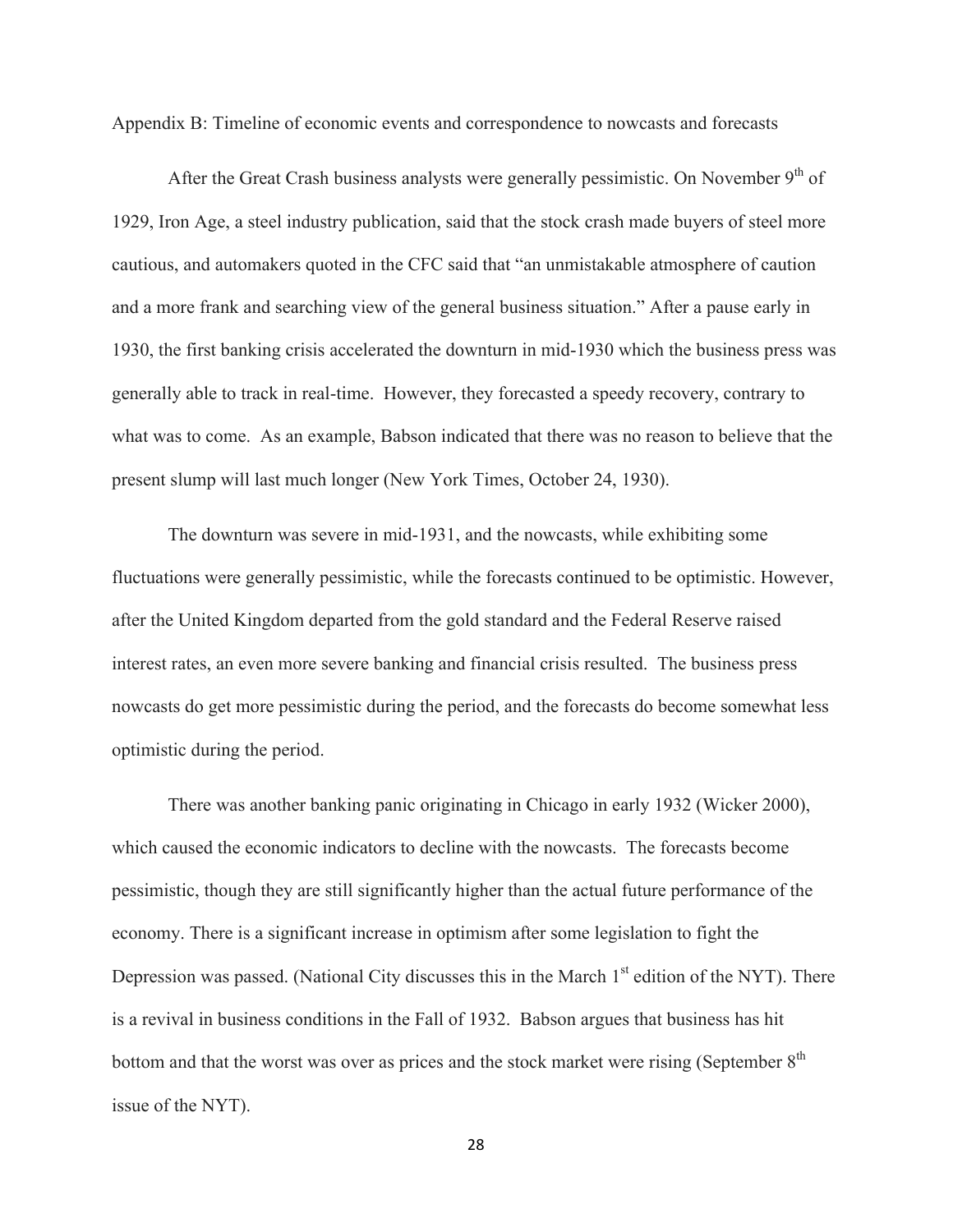The start of 1933 began with much discussion of the prospects for the newly elected Roosevelt Administration in the midst of a brewing banking crisis which came to a head in March. There still were few forecasts of what the New Deal would mean for business, as little indication had been given during the campaign.<sup>10</sup> In the February 4<sup>th</sup>, 1933 issue of the *New York Times*, Dun's Review stated that business is better than sentiment, which is the opposite of what happened in previous years. Here the nowcasts were overly optimistic as were the forecasts, as the business press expected that the improvement in conditions in 1932 would continue.

The trough of the Depression was in March 1933, which also corresponded to the inauguration of the new president on the fourth day of that month. However, economic conditions at the start of the month were poor, as a result of the banking crisis and banking holiday which followed. In response, President Roosevelt suspended some aspects of the gold standard. However, this suspension of the gold standard was not viewed positively by the business press. Instead of making nowcasts or forecasts, the main focus was on the catastrophic consequences of inflationary measures.

Recovery would begin in the spring of 1933 and some forecasters, like Colonel Ayres of the Cleveland Trust, would quickly forget their dire predictions about the dangers of expansionary monetary policy and the end of the American gold standard, and would see that conditions had improved by June, 1933. Jalil and Rua (2015) surveyed the business press and also found that they anticipated a recovery as a result of the policy changes of 1933.

############################################################

<sup>&</sup>lt;sup>10</sup> Roosevelt did campaign against the budget deficits of his predecessor, and did implement austerity policies in the form of the Economy Act which reduced spending and the deficit significantly.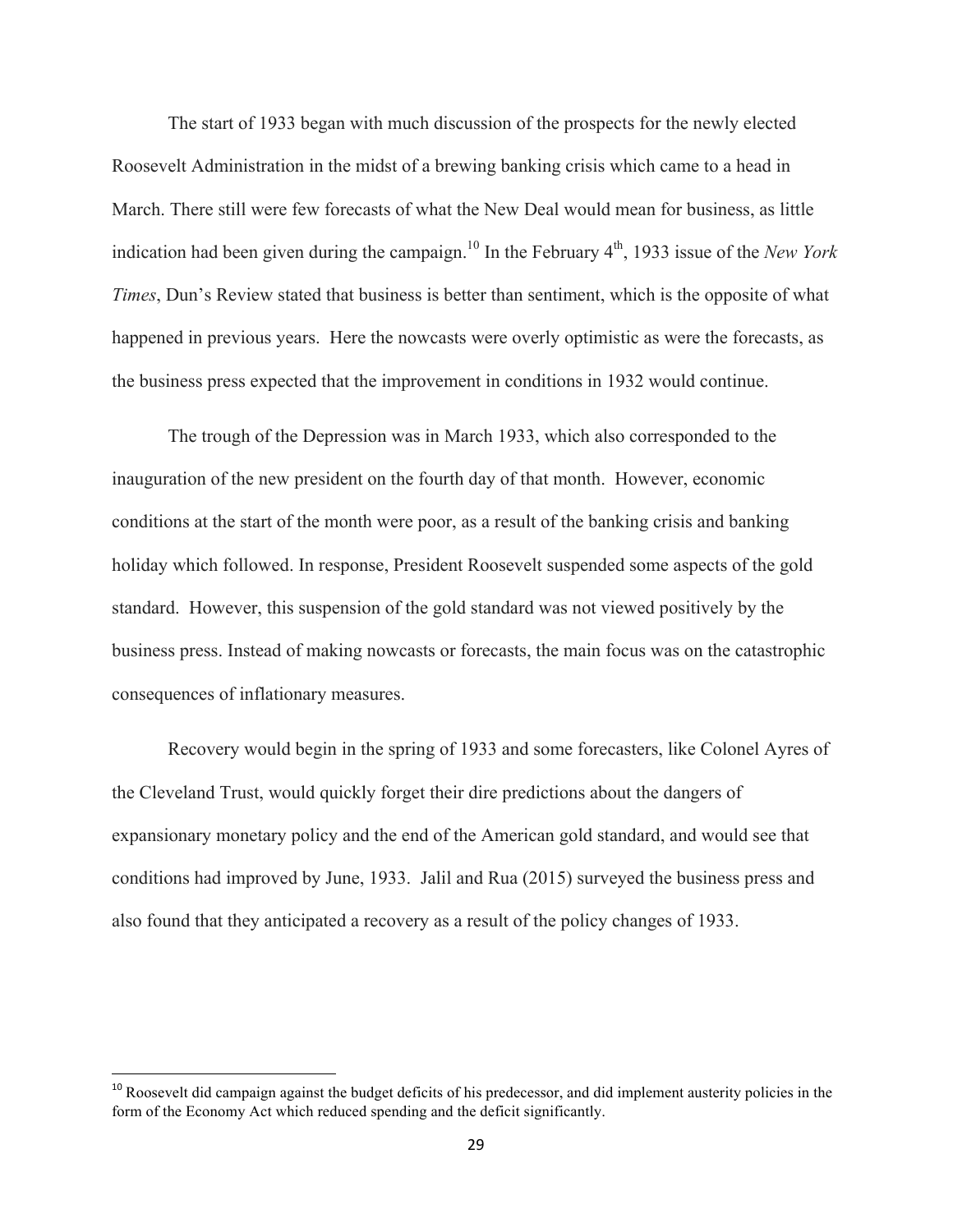Appendix C: Discussion of Haney's Qualitative Criteria and how these were quantified

Contemporary forecasters developed some non-statistical rules of thumb to diagnose when recoveries would happen. Haney (1931)'s forecasting textbook provides twelve criteria to identify a business cycle trough which would be followed by a recovery, which are listed in Table 4: low interest rates (1), time-money rates above call-money interest rates (2), commercial paper rates above time-money interest rates (3), interest rates on short-time money below bond yields (4), production below normal (5), the ratio of inventories to production of manufactured goods is high and declining (6), unfilled orders have been declining and are very low (7), commodity prices were declining but are beginning to stabilize (8), the ratio of raw material prices to finished commodities prices is low but increasing (9), employment is beginning to decline more slowly, or even to increase (10), payrolls have stabilized (11), and the stock market has begun increasing again (12). Monthly data corresponding to these indicators is displayed in Table 5 from 1929 to 1933, which will allow for an analysis of where troughs would be predicted according to Haney's methodology. We also quantify these criteria by month and then sum up the number of criteria out of the 12 are satisfied to predict a trough in a given month.

Looking at interest rate data, commercial paper, time money (loans made for longer periods), call money (a loaned that can be liquidated or "called" in at any time), and Treasury bond interest rates, these all fall throughout this period even when recovery begins in March 1933 so this first indicator could have potentially predicted a trough at any point during this period. This condition is coded as 1 whenever commercial paper rates are below 5%, the level they stood at in late 1929. The NBER dates the beginning of the recession of 1929-1933 to have begun in August 1929, and call money rates were smaller than time-money rates for most of the month from that peak until April 1932. This would have meant that for the second criteria a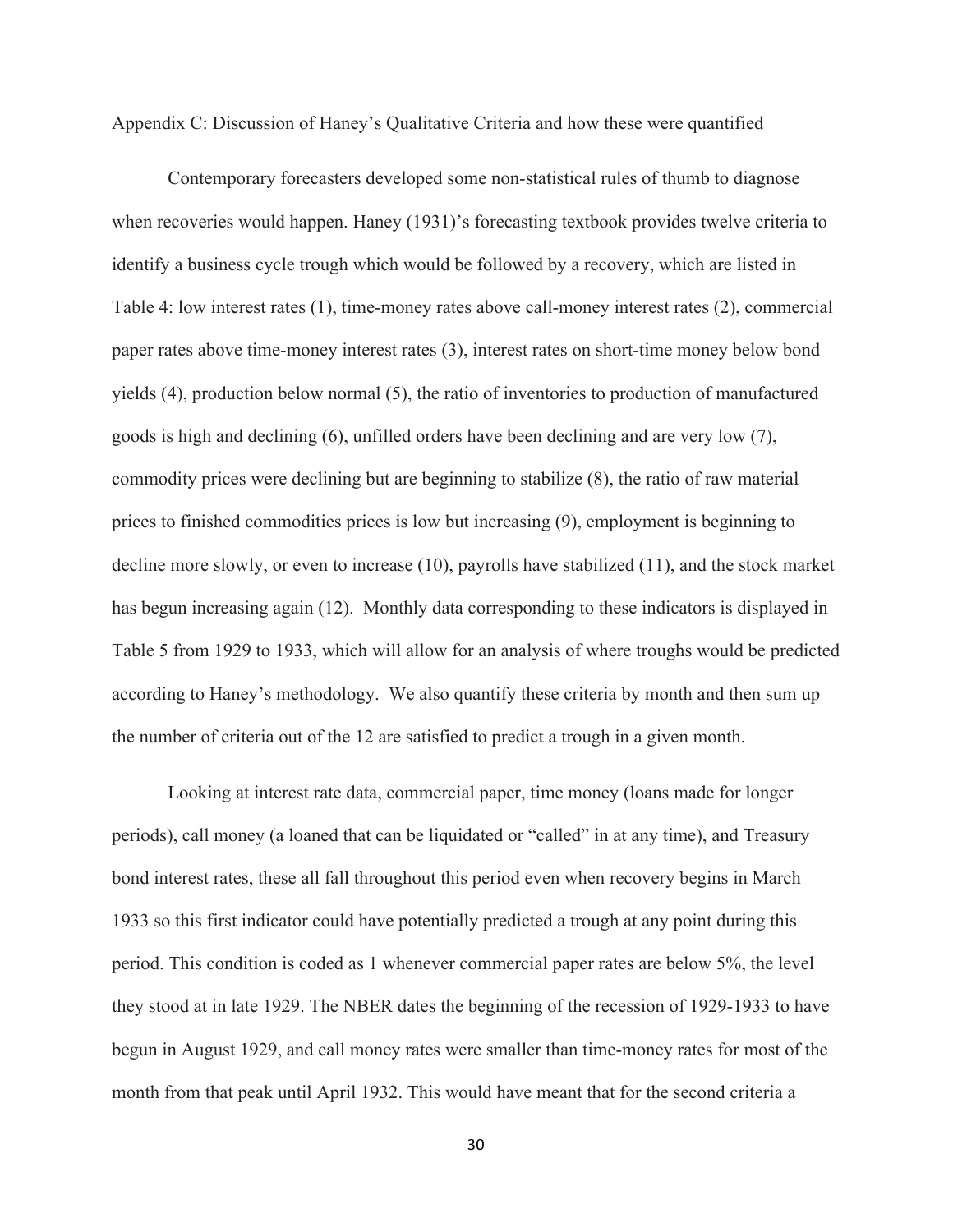trough would be called incorrectly until about a year before the actual trough, which would not have been predicted. Short-time money interest rates are never below bond yields during this period. The fifth criteria is "production below normal", which is coded as 1 whenever industrial production index is below 8, which is roughly its level in mid-1929. Production is low for all of 1920-1933 by that criteria. Next, we code the ratio of manufacturing inventories to manufacturing production as high if this ratio is larger than 14, and rising if the current month's value is larger than the previous month's. This condition is satisfied for a few months in every year. The seventh criterion is that unfilled orders are low and declining, with low defined as unfilled steel order below 4, roughly the level in 1929, and with declining defined the current value behind below the lagged value. This criterion is fulfilled from February 1931 to March 1933 with the exception of a few months.

Commodity prices are measured by the Producer Price Index (PPI), and defined as declining but stabilizing if the current month sees a decline but the decline is smaller than the previous month. As commodity prices fell massively during the 1929-1933 recession and then shot up after recovery started, this criterion is only true in a few months. Using the PPI for farm products as a measure of raw materials and the PPI for industrial production as the measured of finished good prices, this ratio is defined as low if it is below 1.6, which is lower than any ratio in 1929, and defined as declining as above. This condition is only satisfied for a few months before March 1933, when it is satisfied until August of the month, which would only identify a trough after the fact. Employment is defined as declining more slowly if the monthly change is lower in the current than the former month, and increasing if it is rising, one of which is satisfied in almost every month in the sample. To defined stabilized payrolls, the absolute value of the change in payrolls this month multiplied by the lag of the change in payrolls must be below 0.25